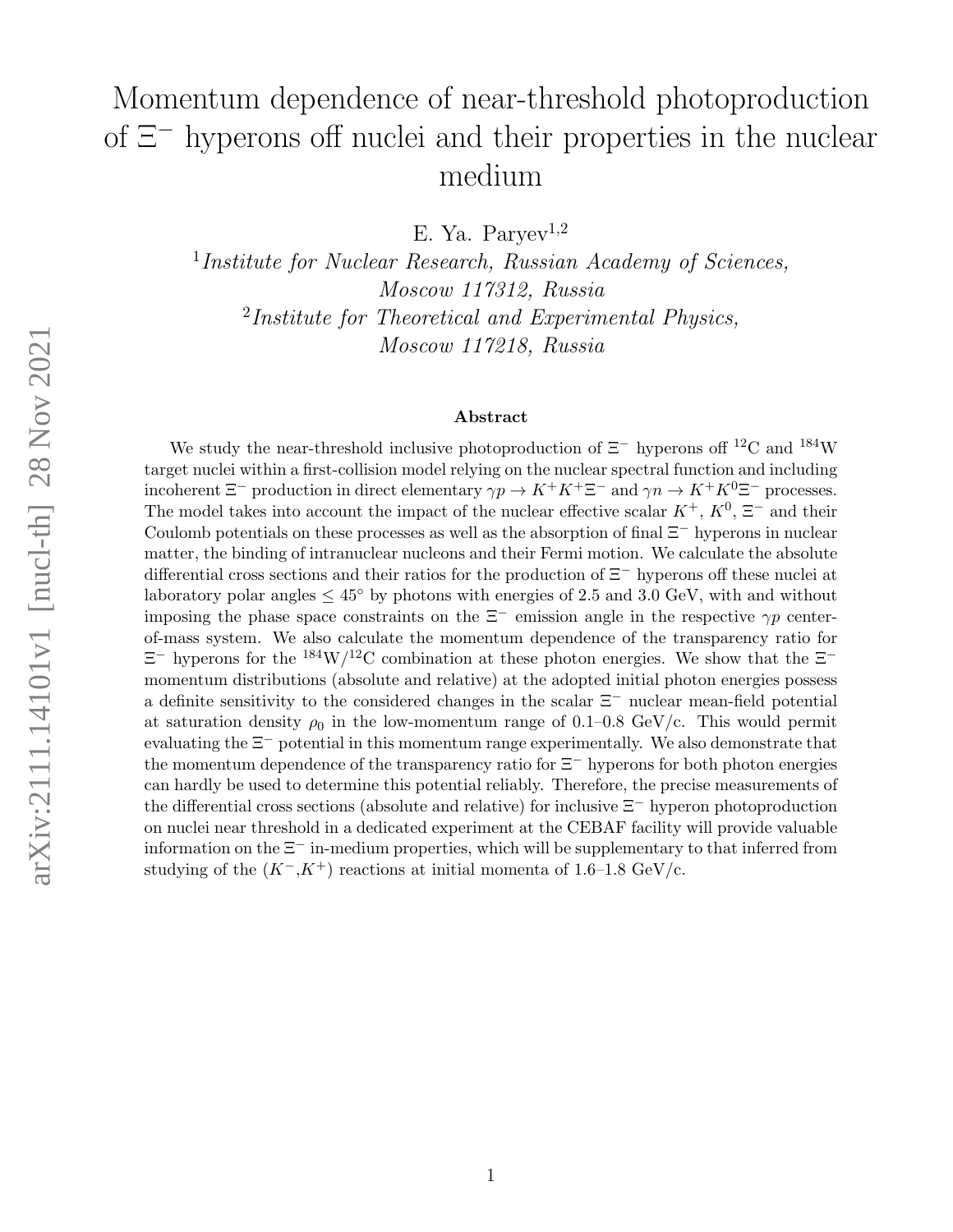### 1 Introduction

The investigation of the  $\Xi^-N$  and  $\Xi^-$ –nucleus interactions has received considerable interest in recent years (see, for example, [1]). The knowledge of these interactions is important for understanding the neutron star properties and the properties of such exotic nuclear systems as the Ξ <sup>−</sup> hypernuclei [1] as well as for constraining the equation of state (EoS) of dense nuclear matter [2]. Mostly, the study of Ξ<sup>−</sup> hypernuclei provide a valuable information on them at low energies. Presently, the possibility to extract information on the  $\Xi^-N$  interaction also from studying the momentum correlations of p and  $\Xi^-$ , produced in high-energy heavy ion collisions, as well as from lattice QCD calculations becomes feasible (see, for instance, [3]). An information inferred in Refs. [4] and [5–9] from old and new emulsion hypernuclear data, from missing-mass measurements [10– 14] in the inclusive  $(K^-, K^+)$  reactions on nuclear targets at incident momenta of 1.6–1.8 GeV/c, from the analysis the results of these measurements in the  $\Xi^-$  bound and quasi-free regions in Refs. [15–17] using the DWIA method as well as the theoretical predictions [18–31] indicate that the  $\Xi^$ hyperon feels only a moderately attractive low-energy potential in nuclei, the depth of which is about of  $-(10-20)$  MeV at saturation nuclear density  $\rho_0$ . To improve significantly our knowledge on the low-energy  $\Xi^-N$  interaction the high-precision data on the  $\Xi^-$  hypernuclei are needed. It is expected that such data on the missing-mass spectra for the <sup>12</sup>C( $K^-$ , $K^+$ ) reaction close to the Ξ <sup>−</sup> production threshold and the X-ray data on the level shifts and width broadening of the Ξ<sup>−</sup> atomic states in the Ξ<sup>−</sup> atoms will become available soon from the E70 and E03 experiments at the J-PARC [32]. It is worthwhile to point out that the situation with the  $\Xi^-$  nuclear potential at finite momenta is still unclear at present, in spite of a lot theoretical activity [22–27] in this field. In addition to the above-mentioned  $(K<sup>-</sup>, K<sup>+</sup>)$  reactions on nuclear targets at beam momenta of 1.6–1.8 GeV/c, the medium modification of the  $\Xi^-$  hyperon could be probed directly, as was shown in Ref. [33], via the another inclusive near-threshold  $(K^-, \Xi^-)$  reactions on nuclei. This modification can also be sought by studying the cascade hyperon production off nuclei in photon-induced reactions at energies close to the threshold energy ( $\approx 2.4$  GeV) for its production off a free target nucleon at rest. Owing to a negligible strength of initial-state photon interaction in relation to hadron-nucleus interaction, photon-nucleus reactions appear to be a more useful tool for studying in-medium properties of Ξ<sup>−</sup> hyperons and their interactions in cold nuclear matter both at the threshold and at finite momenta. In this context, the main aim of the present study is to continue the investigation of the in-medium properties of the  $\Xi^-$  hyperons via their photoproduction off nuclei. We give the predictions for the absolute differential cross sections and their ratios for near-threshold photoproduction of  $\Xi^-$  hyperons of <sup>12</sup>C and <sup>184</sup>W nuclei at laboratory angles of  $\leq 45^\circ$  by incident photons with energies of 2.5 and 3.0 GeV within three different scenarios for the effective scalar mean-field nuclear potential that  $\Xi^-$  hyperon feels in the medium. These predictions have been obtained in the framework of the first-collision model based on a nuclear spectral function and developed in Ref. [33] for the description of the inclusive  $\Xi^-$  hyperon production on nuclei in near-threshold antikaon-induced reactions and modified to the case of photon-nucleus reactions. Their comparison with the respective data, which could be collected in the future dedicated experiment, will provide a deeper insight into the Ξ<sup>−</sup> in-medium properties. Information obtained from this comparison will supplement that inferred from the  $(K<sup>-</sup>, K<sup>+</sup>)$  reactions on nuclear targets. Such experiment might be performed at the CEBAF facility, especially in view of the fact that the exclusive photoproduction of  $\Xi^-$  and  $\Xi^0$  hyperons in elementary reactions  $\gamma p \to K^+K^+\Xi^-$  and  $\gamma p \to K^+K^+\pi^-\Xi^0$  has already been investigated here for near-threshold photon energies using the CLAS [34–36] and GlueX [37] detectors.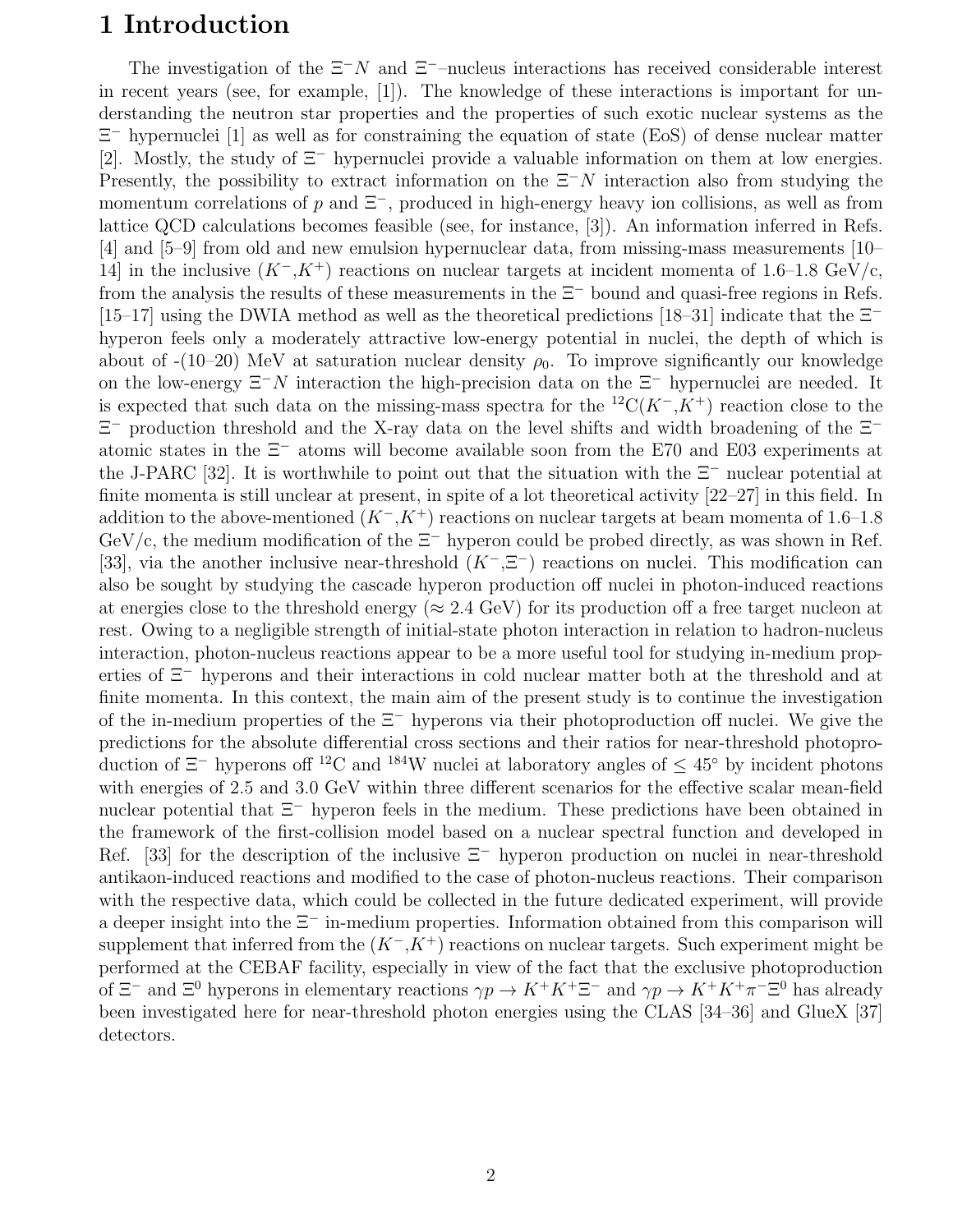## 2 Formalism: direct  $\Xi^-$  hyperon production mechanism in nuclei

Since we are interested in the incident photon energy region only up to 3.0 GeV, we assume that direct production of Ξ<sup>−</sup> hyperons in photon-induced reactions in this region can proceed in the following  $\gamma p$  and  $\gamma n$  elementary processes, having the lowest threshold for their free production ( $\approx$ 2.4 GeV):

$$
\gamma + p \to K^+ + K^+ + \Xi^-, \tag{1}
$$

$$
\gamma + n \to K^+ + K^0 + \Xi^-.
$$
 (2)

We can disregard the contribution to the ground state  $\Xi$ <sup>-</sup>= $\Xi$ (1320)<sup>-</sup> production from the elementary channels  $\gamma N \to K K \Xi^- \pi$  and  $\gamma N \to K K \Xi (1530)^- \to K K \Xi^- \pi^0$ , in which the  $\Xi^-$  hyperons are produced directly and through the decay of the intermediate first excited state Ξ(1530)<sup>−</sup>, at considered incident energies owing to their larger thresholds ( $\approx 2.7$  and 2.9 GeV, respectively) in free  $\gamma N$  collisions.

According [33, 38], we simplify the subsequent calculations via accounting for the in-medium modifications of the final  $K^+$ ,  $K^0$  mesons and  $\Xi^-$  hyperons, involved in the production processes (1), (2), in terms of their average in-medium masses  $\langle m_{K^+}^* \rangle$ ,  $\langle m_{K^0}^* \rangle$  and  $\langle m_{\Xi^-}^* \rangle$  in the in-medium cross sections of these processes, which are defined as:

$$
\langle m_h^* \rangle = m_h + U_h \frac{\langle \rho_N \rangle}{\rho_0} + V_{ch}(\bar{r}), \tag{3}
$$

where h denotes  $K^+$ ,  $K^0$  and  $\Xi^-$ . Here,  $m_h$  is the bare hadron mass,  $U_h$  is its effective scalar nuclear potential which it feels at normal nuclear matter density  $\rho_0, \langle \rho_N \rangle$  is the average nucleon density and  $V_{ch}(\bar{r})$  is the charged hadron Coulomb potential <sup>[1\)](#page-2-0)</sup> corresponding to the interaction between the point hadron h and the uniformly charged spherical core of charge Z and taken at a point  $\bar{r}$  at which the local nucleon density is equal to the average density <sup>[2\)](#page-2-1)</sup>. For the  $K^+$  scalar potential  $U_{K^+}$ we will use the following option:  $U_{K^+} = +22$  MeV [39, 40]. The same option will be adopted for the  $K^0$  nuclear potential  $U_{K^0}$  in the case of <sup>12</sup>C target nucleus, i.e.:  $U_{K^0} = U_{K^+} = +22$  MeV [33, 40–42]. And in the case of <sup>184</sup>W nucleus for the  $K^0$  scalar potential  $U_{K^0}$  we will use the following value:  $U_{K^0} = +40$  MeV [33, 40, 41].

Now, we specify the effective scalar mean-field  $\Xi^-$  hyperon potential  $U_{\Xi^-}$  in Eq. (3). We assume that this potential is the same for both considered target nuclei  ${}^{12}$ C and  ${}^{184}$ W  ${}^{3)}$  ${}^{3)}$  ${}^{3)}$ . Since the reachable range of the Ξ<sup>−</sup> hyperon vacuum momenta at the considered photon energies is about of 0.2–2.5 GeV/c (see below), one needs to evaluate it also for such in-medium  $\Xi^-$  momenta at saturation

<span id="page-2-0"></span><sup>&</sup>lt;sup>1)</sup>This potential for the chosen in the present work ratio  $\langle \rho_N \rangle / \rho_0$  of 0.55 and 0.76 for <sup>12</sup>C and <sup>184</sup>W nuclei of interest for positively and negatively charged hadrons is about of +3.6 and +17.3 MeV and -3.6 and -17.3 MeV for these nuclei, respectively.

<span id="page-2-1"></span><sup>&</sup>lt;sup>2)</sup>Since the incident photons interact with the intranuclear nucleons practically in the whole volume of the nucleus due to the lack of strong initial-state interactions.

<span id="page-2-2"></span><sup>&</sup>lt;sup>3)</sup>It should be pointed out that this assumes a purely isoscalar  $\Xi^-$  potential  $U_{\Xi^-}^{\text{isoscalar}}(r)$ , associated with the total nuclear density  $\rho_n(r) + \rho_n(r)$ , for both these nuclei and does not take into account the contribution to the total strong nuclear  $\Xi^-$  potential  $U_{\Xi^-}(r)$  from the isovector one  $U_{\Xi^-}^{\text{isovector}}(r)$ , appearing in the neutron-rich nuclei due to the neutron excess density  $\rho_n(r) - \rho_p(r)$ . The latter might be nonnegligible in the <sup>184</sup>W nucleus. As was shown in Ref. [33], the ratio  $U_{\Xi^-}^{\text{isovector}}(r)/U_{\Xi^-}^{\text{isoscalar}}(r)$  for this nucleus can reach the value of -0.5, which is nonnegligible. The above-mentioned means that a more realistic analysis of the Ξ<sup>−</sup> hyperon production in heavy asymmetric targets should take into account in principle not only the isoscalar  $\Xi^-$ -nucleus potential, but also and an isovector one. However, since the main difference between the Ξ<sup>−</sup> nuclear potentials in light (symmetric) and heavy (asymmetric) nuclei is coming from the Coulomb forces, which are included in our model, one may hope that the role played by the real isovector Ξ<sup>−</sup> potential in this production will be moderate. Its rigorous evaluation is beyond the scope of the present study.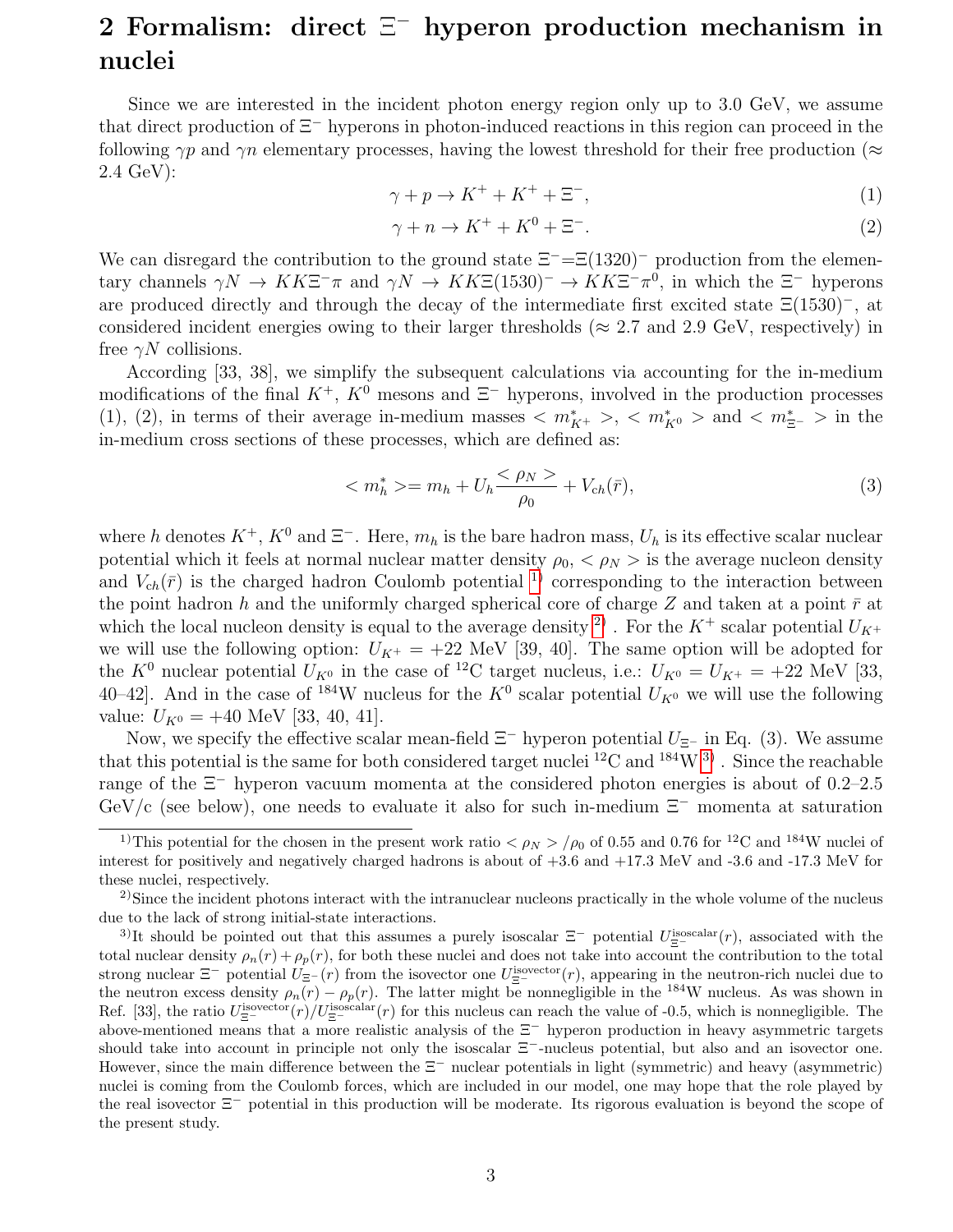density  $\rho_0$ . In line with the light quark content of the  $\Xi^-$  hyperons:  $\Xi^-$ = $|dss>$ , their mean-field scalar  $U_{\overline{S}^{\pm}}$  and vector  $U_{V\Xi^-}$  potentials are about 1/3 of those  $U_{SN}$  and  $U_{VN}$  of a nucleon [43–45] when in-medium nucleon and  $\Xi^-$  hyperon velocities  $v'_N$  and  $v'_{\Xi^-}$  with respect to the surrounding nuclear matter are equal to each other, i.e.,

$$
U_{S\Xi^{-}}(v'_{\Xi^{-}}, \rho_{N}) = \frac{1}{3} U_{SN}(v'_{N}, \rho_{N}),
$$
  

$$
U_{V\Xi^{-}}(v'_{\Xi^{-}}, \rho_{N}) = \frac{1}{3} \alpha U_{VN}(v'_{N}, \rho_{N}); \quad v'_{N} = v'_{\Xi^{-}}.
$$
 (4)

The condition that velocities  $v'_N$  and  $v'_{\Xi^-}$  are equal to each other leads to the following relation between the in-medium nucleon  $p'_N$  and the  $\Xi^-$  hyperon  $p'_{\Xi^-}$  momenta:

$$
p'_N = \frac{}{} p'_{\Xi^-}.
$$
\n(5)

But, to simplify the calculations of the  $\Xi^-$ –nucleus single-particle potential (or the so-called Schrödinger equivalent potential  $V_{\Xi^-A}^{\text{SEP}}$ , we will use in Eq. (5) vacuum nucleon and  $\Xi^-$  hyperon masses  $m_N$  and  $m_{\Xi^-}$  instead of their average in-medium masses  $\langle m_N^* \rangle$  and  $\langle m_{\Xi^-}^* \rangle$ . Then, this potential  $V_{\Xi^-A}^{\text{SEP}}$ is derived from the  $\Xi^-$  in-medium energy as [44, 45]:

$$
V_{\Xi^-A}^{\rm SEP}(p'_{\Xi^-}, \rho_N) = \sqrt{[m_{\Xi^-} + U_{S\Xi^-}(p'_{\Xi^-}, \rho_N)]^2 + (p'_{\Xi^-})^2} + U_{V\Xi^-}(p'_{\Xi^-}, \rho_N) - \sqrt{m_{\Xi^-}^2 + (p'_{\Xi^-})^2}.
$$
 (6)

The relation between the potentials  $U_{\Xi^-}$  and  $V_{\Xi^-A}^{\text{SEP}}$  at density  $\rho_0$  is given by

$$
U_{\Xi^{-}}(p'_{\Xi^{-}}) = \frac{\sqrt{m_{\Xi^{-}}^{2} + (p'_{\Xi^{-}})^{2}}}{m_{\Xi^{-}}} V_{\Xi^{-}A}^{\text{SEP}}(p'_{\Xi^{-}}). \tag{7}
$$

Adopting the following parametrizations for the nucleon potentials  $U_{SN}$  and  $U_{VN}$  at density  $\rho_0$  from [46]

$$
U_{SN}(p'_N, \rho_0) = -\frac{494.2272}{1 + 0.3426 \sqrt{p'_N/p_F}} \text{ MeV},\tag{8}
$$

$$
U_{VN}(p'_N, \rho_0) = \frac{420.5226}{1 + 0.4585\sqrt{p'_N/p_F}} \text{ MeV}
$$
\n(9)

(where  $p_F = 1.35$  fm<sup>-1</sup> =0.2673 GeV/c), we calculated, with accounting for Eqs. (4)–(7) as well as by multiplying the vector nucleon potential in Eq. (4) by a factor  $\alpha$  of  $\alpha =1.068$  [42] to get for  $Λ$  hyperon potential  $V_{\Lambda A}^{\text{SEP}}$  at zero momentum and at density  $ρ_0$  an experimental value of  $-(32±2)$ MeV [47], the momentum dependences of potentials  $V_{\Xi^-A}^{\text{SEP}}$  and  $U_{\Xi^-}$  at saturation density. The  $\Xi^$ potentials  $V_{\Xi^-A}^{\text{SEP}}$  and  $U_{\Xi^-}$ , adjusted in this way, are shown in Fig. 1 by dashed and dotted-dotteddashed curves, respectively. It is seen that these potentials are attractive for all momenta below of about 0.9 GeV/c with the value of  $V_{\Xi^-A}^{\text{SEP}}(0) = U_{\Xi^-}(0) \approx 15$  MeV, whereas they are repulsive for higher momenta and increase monotonically with the growth of Ξ<sup>−</sup> momentum. This value is in good agreement with the Ξ<sup>−</sup>–nucleus potential depths of about -16 and -14 MeV, inferred from the analysis of the data on the missing-mass spectra for the <sup>12</sup>C(K<sup>-</sup>,K<sup>+</sup>) reaction in the  $\Xi$ <sup>-</sup>-bound state region collected by the KEK–PS E224 [10] and BNL–AGS E885 [11] Collaborations at initial momenta of 1.6 and 1.8 GeV/c, correspondingly. Furthermore, it is also well consistent with that of ≈-16 MeV for the in-medium Ξ<sup>−</sup> mass shift predicted recently in Ref. [48] in the framework of the chiral soliton model. In addition, results for two  $\Xi^-$  potentials  $V_{\Xi^-A}^{\text{SEP}}$ ,  $U_{\Xi^-}$ , obtained by multiplying the vector nucleon potential in Eq. (4) by factors  $\alpha$  of  $\alpha =1.08995$  and  $\alpha =1.0019$  to get for the  $\Xi^$ hyperon single-particle potential  $V_{\Xi^-A}^{\text{SEP}}$  at zero momentum and at density  $\rho_0$  the values of -11.96 and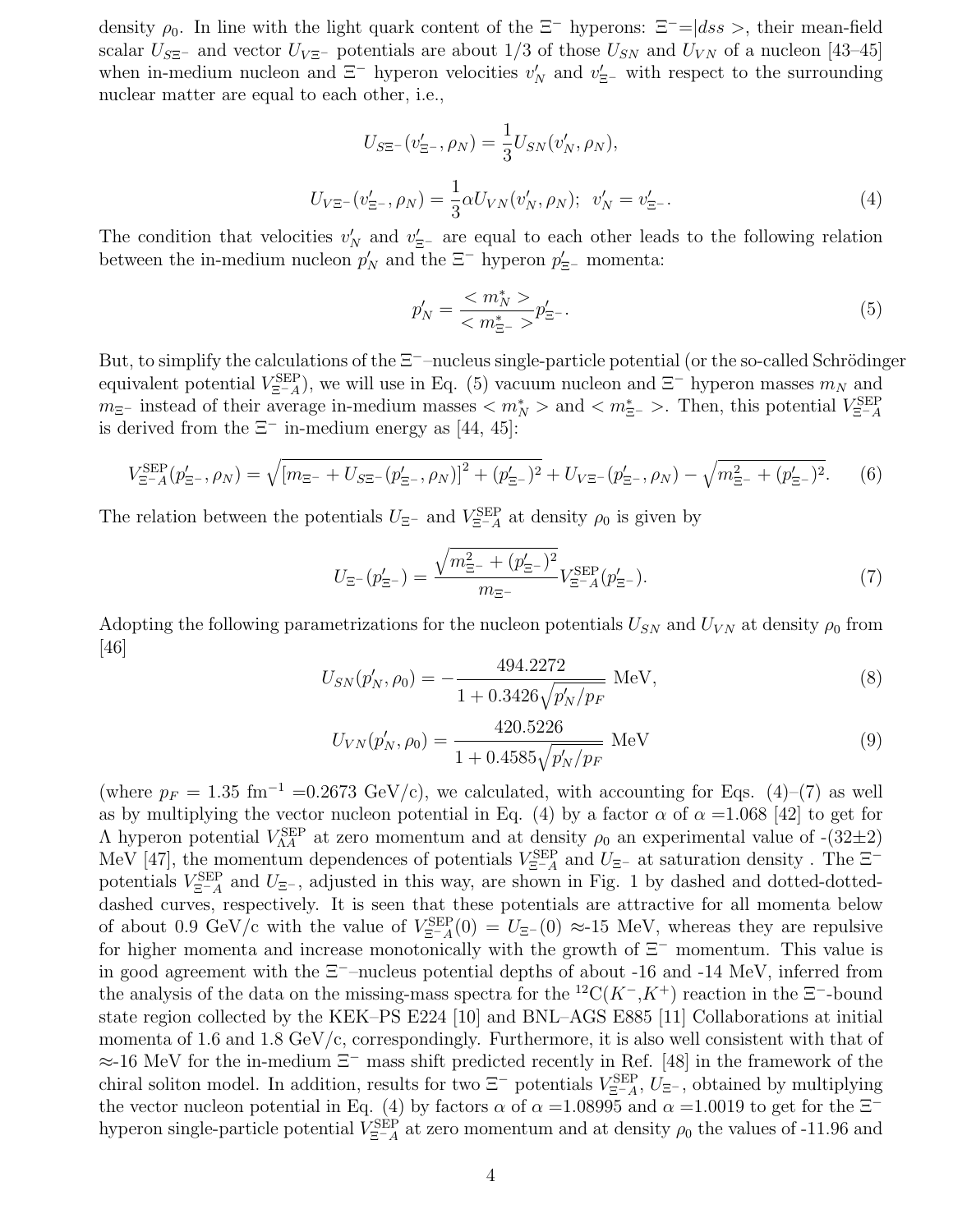

Figure 1: (Color online) Momentum dependence of the Schrödinger equivalent and effective scalar  $\Xi^-$  hyperon potentials at density  $\rho_0$ . For notation see the text.

-24.3 MeV, are given in Fig. 1 as well. These values were deduced very recently in Refs. [8] and [9], correspondingly, from the analysis of the Ξ<sup>−</sup> capture events in light nuclear emulsion identified in KEK and J-PARC experiments [5–7] within the quark mean-field model and in the framework of a  $t\rho$  optical potential method. These potentials are depicted in Fig. 1 by solid, short-dashed and dotted-dashed, dotted lines, respectively. It is seen that now the former potentials are attractive at all momenta below of about  $0.85 \text{ GeV}/c$ , whereas they are repulsive at higher momenta. Contrary to this case, the latter potentials turn to repulsion at fairly high momenta, around 1.1 GeV/c. At momenta below  $\approx 0.8 \text{ GeV/c}$  these potentials, respectively, are more weakly and are more strongly attractive than those, calculated for a correction factor  $\alpha = 1.068$ . And they, correspondingly, are more strongly and are more weakly repulsive than the latters at  $\Xi^-$  momenta above  $\approx 1.1 \text{ GeV/c}$ . Since currently there are essential uncertainties in determining the Ξ<sup>−</sup> nuclear potential both at threshold and at finite momenta below 1 GeV/c (cf.  $[23-31]$ ), it is natural to adopt for certainty for the quantity  $U_{\Xi^-}$  in the present work two momentum dependences denoted in Fig. 1 by the short-dashed and dotted lines, respectively, and corresponding at zero momentum relative to the bulk matter to the values of  $U_{\Xi^-}(0) = -11.96$  MeV and  $U_{\Xi^-}(0) = -24.3$  MeV. This will allow us to explore the sensitivity of the  $\Xi^-$  production cross sections from the direct processes (1), (2) to the potential  $U_{\Xi^-}$ . Moreover, to extend the range of applicability of our model, we will also ignore it in our calculations. Thus, the results will be given for three scenarios for a  $\Xi^-$  potential: i) momentum-dependent potential with a value of  $U_{\Xi^-}(0) = -24.3 \text{ MeV}$ , ii) momentum-dependent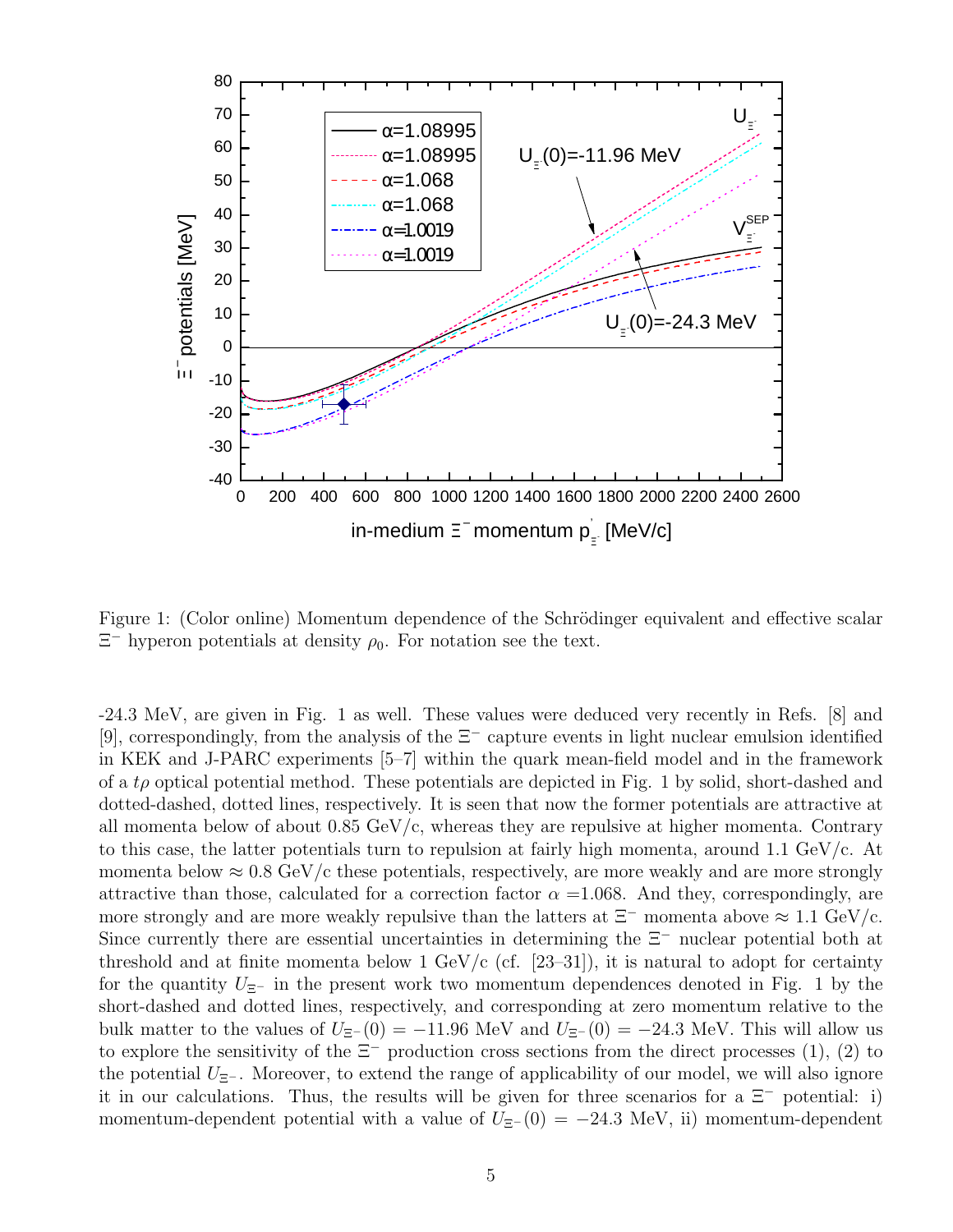potential with a value of  $U_{\Xi^-}(0) = -11.96 \text{ MeV}$  and iii) zero potential at all  $\Xi^-$  momenta, achievable in the  $\Xi^-$  production in  $\gamma A$  interactions at photon energies of interest. It should be pointed out that nowadays there is no experimental information about the momentum dependence of the  $\Xi$ <sup>−</sup> nuclear potential at finite momenta. To some extent, such "experimental" information on the possible strength of the  $\Xi^-$  nuclear potential for  $\Xi^{-}$ –<sup>8</sup>Li system for finite momenta follows from the analysis [17] of the BNL–E906 measurement [14] of the spectrum of the  ${}^{9}Be(K^-, K^+)$  reaction at initial K<sup>−</sup> momentum of 1.8 GeV/c in the  $\Xi$ <sup>−</sup> quasi-free region within the DWIA method. The strength of  $(-17\pm6)$  MeV for this potential, taken in the Woods-Saxon form, was extracted from this analysis in the momentum transfer region  $q \simeq 390-600$  MeV/c [17]. If we suppose that  $p'_{\Xi^-} = q$ , then this value, shown as data point in Fig. 1, can be considered as the central depth of the  $\Xi$ <sup>-</sup> nucleus potential in the momentum range of  $\simeq 390-600 \text{ MeV/c}$  and, therefore, it can be compared with the aforementioned predictions given in this figure. One can see that only calculation, which corresponds to  $V_{\Xi^-A}^{\text{SEP}}(0) = -24.3 \text{ MeV}$ , is fairly consistent with the result of [17] over the momentum range of 390–600 MeV/c. More detailed information on the Ξ<sup>−</sup> potential at finite momenta could be in particular obtained from comparison the results of the present model calculations with the respective precise experimental data on direct Ξ<sup>−</sup> photoproduction on nuclei. These data could be collected in future dedicated experiment at the CEBAF facility using high-intensity photon beams.

The total energy  $E'_{h}$  of the hadron in nuclear medium is linked with its average effective mass  $m_h^*$  > and its in-medium momentum  $p'_h$  as follows [33, 38]:

$$
E'_h = \sqrt{(\mathbf{p}'_h)^2 + (\langle m^*_h \rangle)^2}.
$$
\n(10)

The hadron in-medium momentum  $\mathbf{p}'_h$  is related to its vacuum momentum  $\mathbf{p}_h$  in the following way [33, 38]:

$$
E'_{h} = \sqrt{(\mathbf{p}'_{h})^2 + (\langle m_{h}^* \rangle)^2} = \sqrt{\mathbf{p}_{h}^2 + m_{h}^2} = E_{h},\tag{11}
$$

where  $E_h$  is the hadron total energy in vacuum. For the considered above  $\Xi^-$  hyperon momentumdependent potentials its in-medium momentum  $p'_{\Xi^-}$ , with accounting for the relation (3), is the root of an equation (11) at given vacuum momentum  $p_{\Xi^-}$ . This root can be found by using the respective numerical procedure. But, to simplify the calculation of the  $\Xi^-$  production in  $\gamma A$  interactions, we will determine these potentials at  $\Xi^-$  hyperon vacuum momentum  $p_{\Xi^-}$  and after that, employing Eq. (11), its in-medium momentum  $p'_{\Xi^-}$ . For our aims, as we checked, this is well justified.

The  $\Xi^-$  hyperon–nucleon elastic cross section  $\sigma_{\Xi^-N}^{\text{el}}$  is expected to be  $\sim 10$  mb in the  $\Xi^-$  momentum range of 0.2–2.5 GeV/c [28, 29, 31, 49–53] studied in the present work. Its mean "free" path  $\lambda_{\Xi^-}^{\text{el}}$  up to elastic scattering inside the nucleus, defined as  $\lambda_{\Xi^-}^{\text{el}} = 1/(<\rho_N > \sigma_{\Xi^-N}^{\text{el}})$ , for this cross section and for average nucleon densities of  $\langle \rho_N \rangle = 0.55 \rho_0$  (<sup>12</sup>C) and  $\langle \rho_N \rangle = 0.76 \rho_0$  $(184W)$ ,  $\rho_0$  =0.16 fm<sup>-3</sup> amounts ≈ 11 fm for <sup>12</sup>C and ≈ 8 fm for <sup>184</sup>W. The radii of <sup>12</sup>C and <sup>184</sup>W, which are approximately 3 and 7.4 fm, are, respectively, less than these values. Therefore, we can ignore elastic  $\Xi^-N$  scatterings in the present study. Since in-medium threshold energies  $\frac{s}{s_{\text{th}}^*} = 2 < m_{K^+}^* > + < m_{\Xi^-}^* >$  and  $\sqrt{\tilde{s}_{\text{th}}^*} = < m_{K^+}^* > + < m_{K^0}^* > + < m_{\Xi^-}^* >$  of the elementary reactions (1) and (2) are practically equal to each other for both considered target nuclei and the free total cross sections of these reactions are also practically equal to each other [54] at beam energies of interest, we assume that their in-medium total cross sections are practically equal to each other as well. Then, neglecting the attenuation of the initial photon beam in the nuclear matter and describing the  $\Xi^-$  hyperon final-state absorption by the in-medium total inelastic  $\Xi^-N$  cross section  $\sigma_{\Xi^-N}^{\text{in}}(p_{\Xi^-}^{\prime})$ , we express the inclusive differential cross section for direct production of  $\Xi^$ hyperons off nuclei in the processes  $(1)$ ,  $(2)$  as  $[55]$ :

$$
\frac{d\sigma_{\gamma A \to \Xi^- X}^{\text{(dir)}}(E_\gamma, \mathbf{p}_{\Xi^-})}{d\mathbf{p}_{\Xi^-}} = I_V[A] \left\langle \frac{d\sigma_{\gamma p \to K^+ K^+ \Xi^-}(\mathbf{p}_\gamma, \mathbf{p}_{\Xi^-}')}{d\mathbf{p}_{\Xi^-}' \right\rangle_A} \frac{d\mathbf{p}_{\Xi^-}'}{d\mathbf{p}_{\Xi^-}},\tag{12}
$$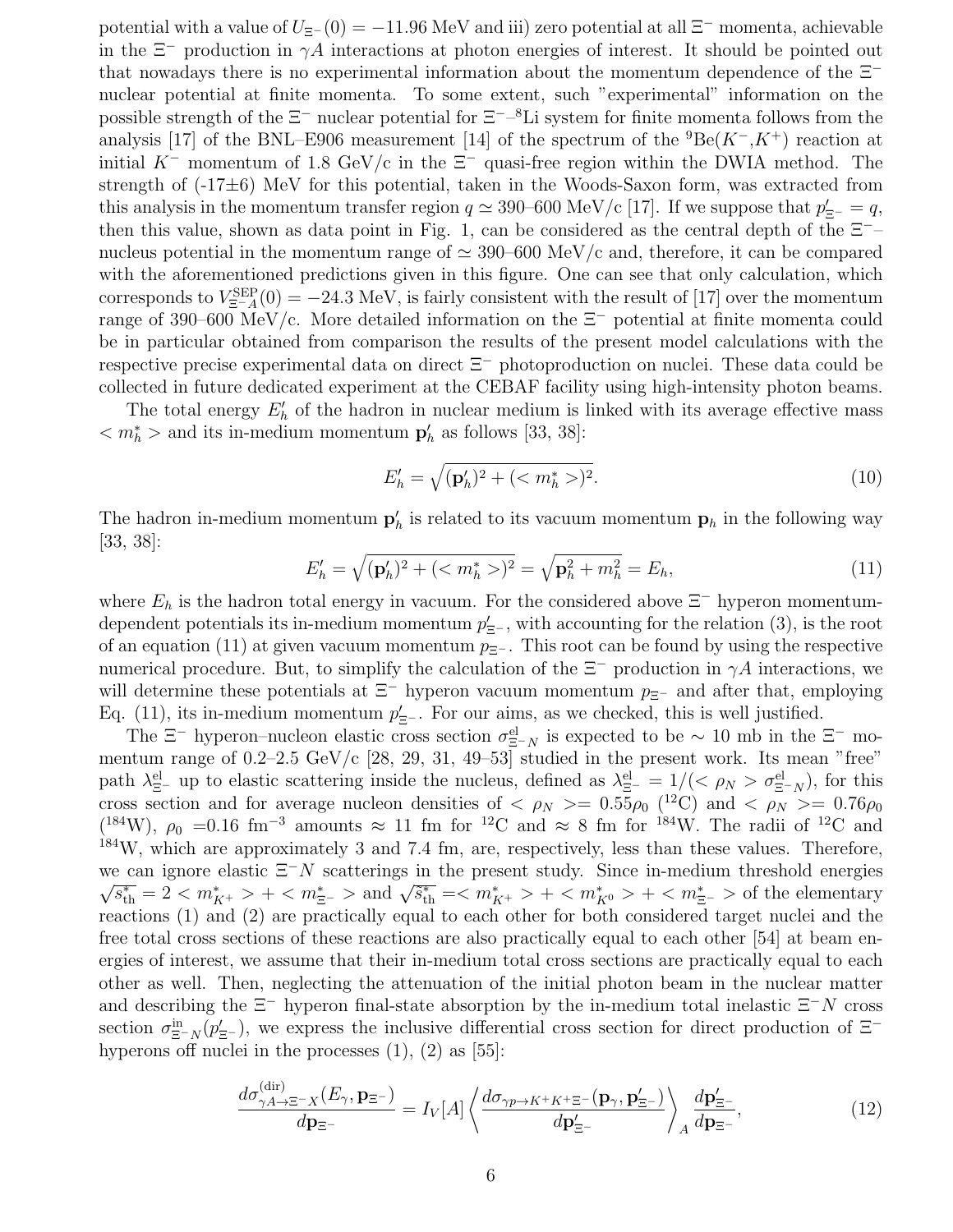where

$$
I_V[A] = 2\pi A \int_0^R r_\perp dr_\perp \int_{-\sqrt{R^2 - r_\perp^2}}^{\sqrt{R^2 - r_\perp^2}} dz \rho(\sqrt{r_\perp^2 + z^2}) \exp\left[ -\sigma_{\Xi^- N}^{\text{in}}(p_{\Xi^-}^\prime) A \int_z^{\sqrt{R^2 - r_\perp^2}} \rho(\sqrt{r_\perp^2 + x^2}) dx \right]; \quad (13)
$$

$$
\sigma_{\Xi^-N}^{\text{in}}(p_{\Xi^-}') = \frac{Z}{A}\sigma_{\Xi^-p}^{\text{in}}(p_{\Xi^-}') + \frac{N}{A}\sigma_{\Xi^-n}^{\text{in}}(p_{\Xi^-}') \tag{14}
$$

and

$$
\left\langle \frac{d\sigma_{\gamma p \to K^+ K^+ \Xi^-}(\mathbf{p}_{\gamma}, \mathbf{p}'_{\Xi^-})}{d\mathbf{p}'_{\Xi^-}} \right\rangle_A = \int \int P_A(\mathbf{p}_t, E) d\mathbf{p}_t dE \tag{15}
$$

$$
\times \left\{ \frac{d\sigma_{\gamma p \to K^{+} K^{+} \Xi^{-}}[\sqrt{s^*}, , , , \mathbf{p}'_{\Xi^{-}}]}{d\mathbf{p}'_{\Xi^{-}}} \right\},
$$
  

$$
s^* = (E_{\gamma} + E_t)^2 - (\mathbf{p}_{\gamma} + \mathbf{p}_t)^2,
$$
 (16)

$$
E_t = M_A - \sqrt{(-\mathbf{p}_t)^2 + (M_A - m_N + E)^2}.
$$
 (17)

Here,  $d\sigma_{\gamma p \to K^+K^+\Xi^-}$ [ √  $\overline{s^*}, \langle m_{K^+}^* \rangle, \langle m_{K^+}^* \rangle, \langle m_{\Xi^-}^* \rangle, \mathbf{p}'_{\Xi^-}]/d\mathbf{p}'_{\Xi^-}$  is the in-medium differential cross section for the production of  $\Xi^-$  hyperon with modified mass  $\langle m^*_{\Xi^-} \rangle$  and in-medium cross section for the production of  $\approx$  hyperon with modified mass  $\langle m_{\Xi^-} \rangle$  and in-medium<br>momentum  $\mathbf{p}'_{\Xi^-}$  in process (1) at the  $\gamma p$  center-of-mass energy  $\sqrt{s^*}$ . The  $K^+$  mesons are produced in this process with the medium modified mass  $\langle m_{K^+}^* \rangle$  as well.  $E_\gamma$  and  $\mathbf{p}_\gamma$  are the total energy and momentum of the incident photon;  $\rho(\mathbf{r})$  and  $P_A(\mathbf{p}_t, E)$  are the local nucleon density and the spectral function of the target nucleus A normalized to unity (the information about these quantities can be found in Refs. [39, 56–58]);  $\mathbf{p}_t$  and E are the momentum and removal energy of the struck target proton participating in the production process  $(1)$ ; Z and N are the numbers of protons and neutrons in the target nucleus  $(A = Z + N)$ ,  $M_A$  and R are its mass and radius;  $m_N$  is the bare nucleon mass. In Eq. (12) we assume that the  $\Xi^-$  production cross sections in  $\gamma p$  and  $\gamma n$ reactions (1) and (2) are the same [54] as well as that the way of the produced  $\Xi^-$  hyperon from the production point in the nucleus to a free space is not perturbed by a relatively weak nuclear fields being considered in the present work, by the attractive Coulomb potential and by rare  $\Xi^-N$ elastic scatterings. Therefore, the in-medium hyperon momentum  $\mathbf{p}'_{\Xi^-}$  is assumed to be parallel to the vacuum one  $\mathbf{p}_{\Xi^-}$  and they are related by the Eq. (11). √

According to [33, 38], we assume that the differential cross section  $d\sigma_{\gamma p\to K^+K^+\Xi^-}$  $\overline{s^*}, \langle m^*_{K^+} \rangle$  $0, < m_{K^+}^*$ ,  $0, < m_{\Xi^-}^*$ ,  $\mathbf{p}_{\Xi^-}'$  |/d $\mathbf{p}_{\Xi^-}'$  for  $\Xi^-$  hyperon production via reaction (1) in a nuclear medium is equivalent to the respective free space cross section calculated for the off-shell kinematics of this reaction and for the final K<sup>+</sup> mesons and  $\Xi^-$  hyperon in-medium masses  $\langle m^*_{K^+} \rangle$  and  $\langle m^*_{\Xi^-} \rangle$ . In our calculations, this differential cross section has been described according to the three-body phase space at beam energies of interest (cf.  $[35]$ <sup>[4\)](#page-6-0)</sup>):

$$
\frac{d\sigma_{\gamma p \to K^{+} K^{+} \Xi^{-}}[\sqrt{s^*}, , , , \mathbf{p}_{\Xi^{-}}']}{d\mathbf{p}_{\Xi^{-}}'} = \frac{\pi}{4}
$$
(18)

$$
\times \frac{\sigma_{\gamma p \to K^+ K^+ \Xi^-}(E_\gamma^*,E_\gamma^{* \text{th}})}{I_3[s^*,,,]E_{\Xi^-}'} \frac{\lambda[s_{K^+ K^+}^*,<(m_{K^+}^*)^2,(
$$

where

$$
I_3[s^*, a, b, c] = \left(\frac{\pi}{2}\right)^2 \int_{(b+c)^2}^{(\sqrt{s^*} - a)^2} \frac{\lambda[x, b^2, c^2]}{x} \frac{\lambda[s^*, x, a^2]}{s^*} dx,
$$
\n(19)

<span id="page-6-0"></span><sup>&</sup>lt;sup>4)</sup> Presented here experimental angular distributions of the  $\Xi^-$  and  $K^+$  in the photon-proton center-of-mass frame show practically an isotropic behavior at photon energies below 3.0 GeV.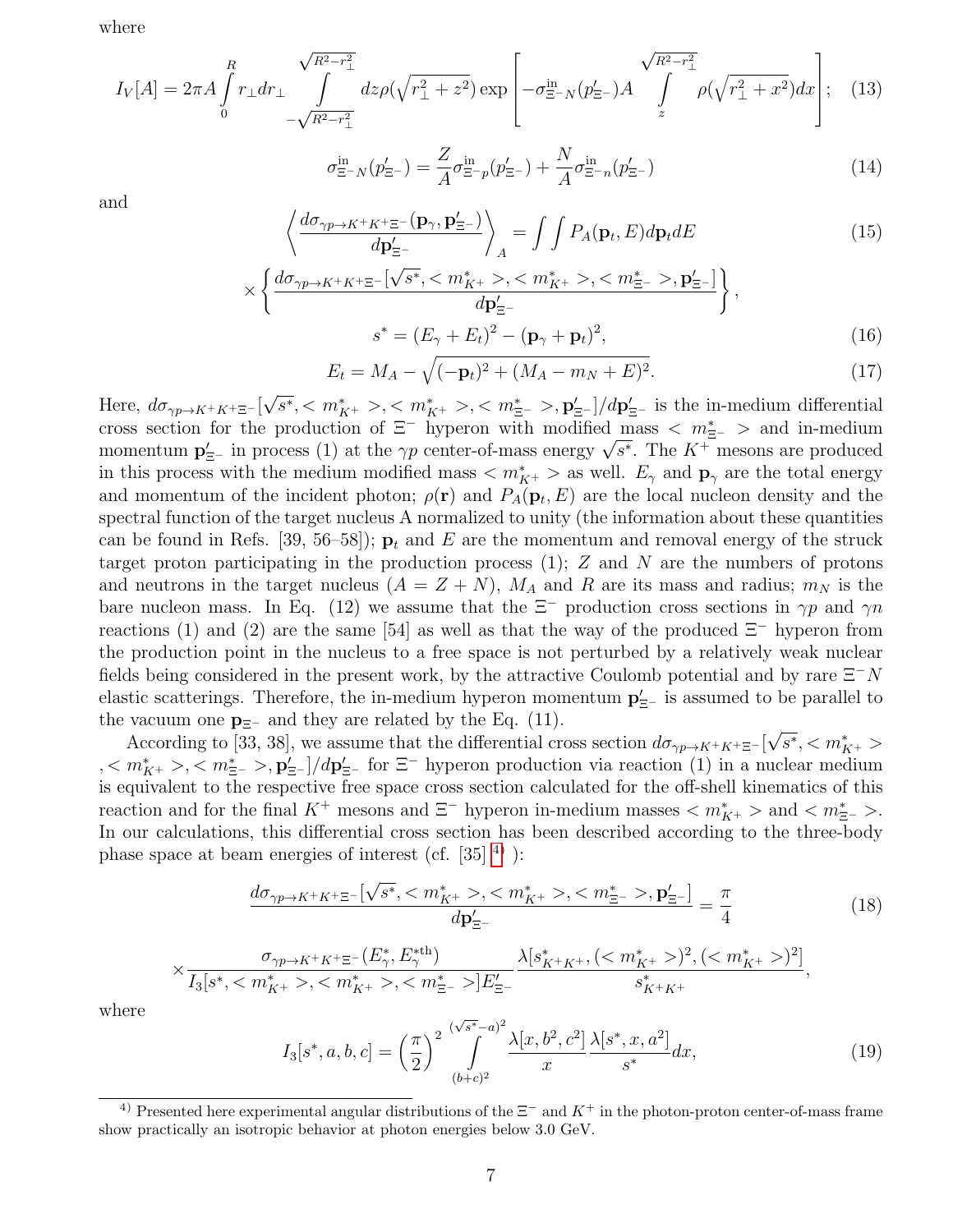$$
\lambda(x, y, z) = \sqrt{\left[x - (\sqrt{y} + \sqrt{z})^2\right]\left[x - (\sqrt{y} - \sqrt{z})^2\right]},\tag{20}
$$

$$
s_{K^+K^+}^* = s^* + (\langle m_{\Xi^-}^* \rangle)^2 - 2(E_\gamma + E_t)E_{\Xi^-}' + 2(\mathbf{p}_\gamma + \mathbf{p}_t)\mathbf{p}_{\Xi^-}',
$$
\n(21)

and

$$
E_{\gamma}^{*} = \frac{s^{*} - m_{p}^{2}}{2m_{p}}, \quad E_{\gamma}^{* \text{th}} = \frac{s_{\text{th}}^{*} - m_{p}^{2}}{2m_{p}}.
$$
\n(22)

Here,  $\sigma_{\gamma p \to K^+ K^+ \Xi^-}(E^*_{\gamma}, E^*_{\gamma}^{\ast th})$  is the in-medium total cross section of process (1). In line with the aforesaid, it is equivalent to the free cross section  $\sigma_{\gamma p \to K^+ K^+ \Xi^-}(E_\gamma, E_\gamma^{\text{th}})$ , in which the vacuum incident  $E_\gamma$  and threshold  $E_\gamma^{\text{th}}$  energies <sup>[5\)](#page-7-0)</sup> are replaced by the in-medium ones  $E_\gamma^*$  and  $E_\gamma^{*{\text{th}}}$ , defined by the Eq. (22).



Figure 2: (Color online) Total cross section for the reaction  $\gamma p \to K^+K^+\Xi^-$  as function of the incident photon energy  $E_{\gamma}$ . The left arrow indicates the free threshold energy for this reaction. The middle and right arrows indicate the effective photon energies  $E^*_{\gamma} = 3.063$  GeV and  $E^*_{\gamma} = 3.686$ GeV corresponding to the incident photon energies of 2.5 and 3.0 GeV, respectively, and a target proton bound in <sup>12</sup>C by 16 MeV and with momentum of 250 MeV/c. The latter one is directed opposite to the incoming photon beam. For the rest of the notation see the text.

The currently available experimental information on the free cross section  $\sigma_{\gamma p \to K^+ K^+ \Xi^-}(E_\gamma, E_\gamma^{\text{th}})$ from CLAS g11 [35] and CLAS g12 [36] experiments, performed at Jefferson Lab in the photon

<span id="page-7-0"></span><sup>&</sup>lt;sup>5)</sup> Let us remind that  $E_{\gamma}^{\text{th}}$  =2.372 GeV.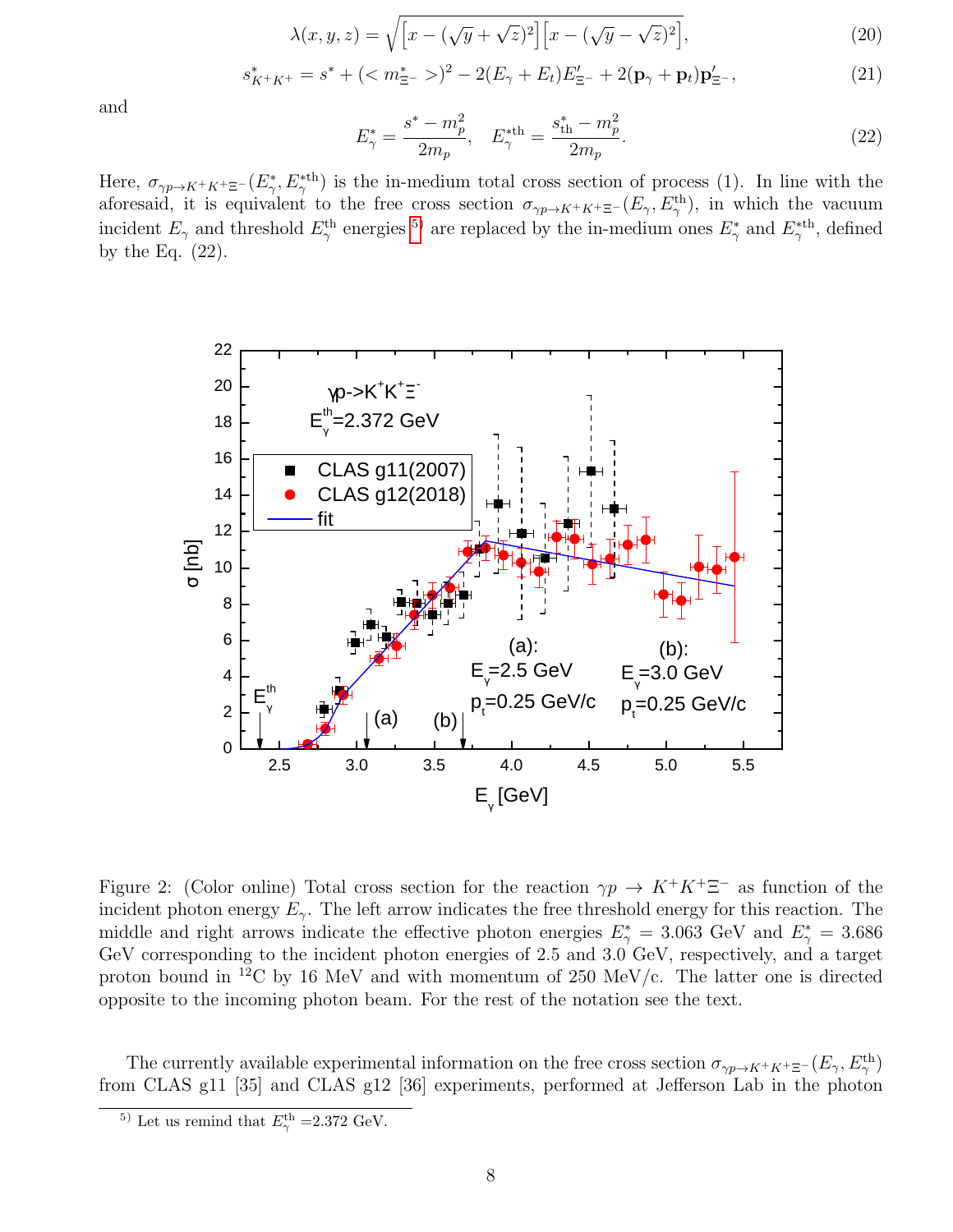low-energy range  $E_{\gamma} \leq 5.44$  GeV <sup>[6\)](#page-8-0)</sup>, can be fitted as:

$$
\sigma_{\gamma p \to K^+ K^+ \Xi^-}(E_\gamma, E_\gamma^{\text{th}})
$$
\n
$$
(23)
$$

$$
= \begin{cases} \n41.733 \left[ (E_{\gamma} - E_{\gamma}^{\text{th}}) / \text{GeV} \right]^{4.278} \text{ [nb]} & \text{for } E_{\gamma}^{\text{th}} \le E_{\gamma} \le 2.9125 \text{ GeV}, \\ \n-23.909 + 9.239 (E_{\gamma} / \text{GeV}) \text{ [nb]} & \text{for } 2.9125 \text{ GeV} < E_{\gamma} \le 3.8325 \text{ GeV}, \\ \n17.452 - 1.553 (E_{\gamma} / \text{GeV}) \text{ [nb]} & \text{for } 3.8325 \text{ GeV} < E_{\gamma} \le 5.4425 \text{ GeV}. \n\end{cases}
$$

It is seen from Fig. 2 that the parametrization (23) (solid line) fits quite well the existing data [35, 36] (solid squares and circles). One can also see that the off-shell cross section  $\sigma_{\gamma p\to K^+K^+\Xi^-}$ , calculated in line with Eqs.  $(16)$ ,  $(17)$ ,  $(22)$  and  $(23)$  for photon energies of 2.5 and 3.0 GeV, a target proton bound in <sup>12</sup>C by 16 MeV, and with its internal momentum of 250 MeV/c directed opposite to the initial photon beam, is about 5 and 10 nb, respectively. This opens up the possibility of measuring the sizable  $\Xi^-$  hyperon production cross sections in  $(\gamma, \Xi^-)$  reactions near threshold at the CEBAF facility. It is worth noting that preliminary results for the total cross section of the reaction  $\gamma p \to K^+ K^+ \Xi^-$  at higher photon energies have been recently obtained by the GlueX Collaboration at the upgraded up to 12 GeV CEBAF facility [37].

At the considered initial photon energies  $\Xi^-$  hyperons are mainly produced in  $\gamma N$  interactions at small angles in the laboratory frame <sup>[7\)](#page-8-1)</sup>. Therefore, we will calculate the  $\Xi^-$  momentum differential distributions from <sup>12</sup>C and <sup>184</sup>W target nuclei for the laboratory solid angle  $\Delta \Omega_{\Xi^-} = 0$ °  $\leq \theta_{\Xi^-} \leq 45$ °, and  $0 \leq \varphi_{\Xi^-} \leq 2\pi$ . Here,  $\theta_{\Xi^-}$  is the polar angle of vacuum momentum  $\mathbf{p}_{\Xi^-}$  in the laboratory system with z-axis directed along the momentum  $\mathbf{p}_{\gamma}$  of the incident photon beam and  $\varphi_{\Xi^-}$  is the azimuthal angle of the  $\Xi^-$  momentum  $\mathbf{p}_{\Xi^-}$  in this system. We will require - as this has been done in Ref. [59] in the analysis of the data on  $\eta'$  meson photoproduction on <sup>12</sup>C target nucleus - that the produced with vacuum momentum  $\mathbf{p}_{\Xi^-}$   $\Xi^-$  hyperon goes backward in the c.m.s. of the incident photon beam and a target nucleon at rest to guaranty that it will have relatively low momentum in the laboratory system, at which the sensitivity of the Ξ<sup>−</sup> hyperon yield to its in-medium modification is expected to be enhanced, Then, accounting for Eq. (12), we can express the respective differential cross section for direct photon-induced  $\Xi^-$  hyperon production off nuclei from the processes (1), (2), corresponding to this solid angle and to this kinematical condition, in the form:

$$
\frac{d\sigma_{\gamma A \to \Xi^- X}^{\text{(dir)}}(E_\gamma, p_{\Xi^-})}{dp_{\Xi^-}} = \int_{\Delta \Omega_{\Xi^-}} d\Omega_{\Xi^-} \frac{d\sigma_{\gamma A \to \Xi^- X}^{\text{(dir)}}(E_\gamma, p_{\Xi^-})}{dp_{\Xi^-}} p_{\Xi^-}^2 Q(\cos \theta_{\Xi^-}^{\text{cm}})
$$
(24)

$$
=2\pi\left(\frac{p_{\Xi^-}}{p_{\Xi^-}'}\right)I_V[A]\int\limits_{\cos 45^\circ}^1 d\cos\theta_{\Xi^-}\left\langle \frac{d\sigma_{\gamma p\to K^+K^+\Xi^-}(p_\gamma,p_{\Xi^-}',\theta_{\Xi^-})}{dp_{\Xi^-}'d\Omega_{\Xi^-}}\right\rangle_AQ(\cos\theta_{\Xi^-}^{\rm cm}),
$$

where the " $\Xi^-$  c.m.s. forward emission eliminating" factor  $Q(\cos \theta_{\Xi^-}^{\text{cm}})$  is defined in the following way:

$$
Q(\cos \theta_{\Xi^{-}}^{\text{cm}}) = \begin{cases} 1 & \text{for } -1 \leq \cos \theta_{\Xi^{-}}^{\text{cm}} < 0, \\ 0 & \text{otherwise} \end{cases} \tag{25}
$$

and

$$
\cos \theta_{\Xi^{-}}^{\text{cm}} = \frac{p_{\gamma} p_{\Xi^{-}} \cos \theta_{\Xi^{-}} - E_{\gamma} E_{\Xi^{-}} + E_{\gamma}^{\text{cm}} E_{\Xi^{-}}^{\text{cm}}}{p_{\gamma}^{\text{cm}} p_{\Xi^{-}}^{\text{cm}}}.
$$
\n(26)

<span id="page-8-1"></span><span id="page-8-0"></span><sup>&</sup>lt;sup>6)</sup> The author thanks I. Strakovsky for sending this information from CLAS g11 experiment to him.

<sup>&</sup>lt;sup>7)</sup> For instance, the maximum angle of  $\Xi^-$  hyperon production off a free proton at rest in reaction (1) is about  $20.3°$  at the photon energy of  $3.0 \text{ GeV}$ .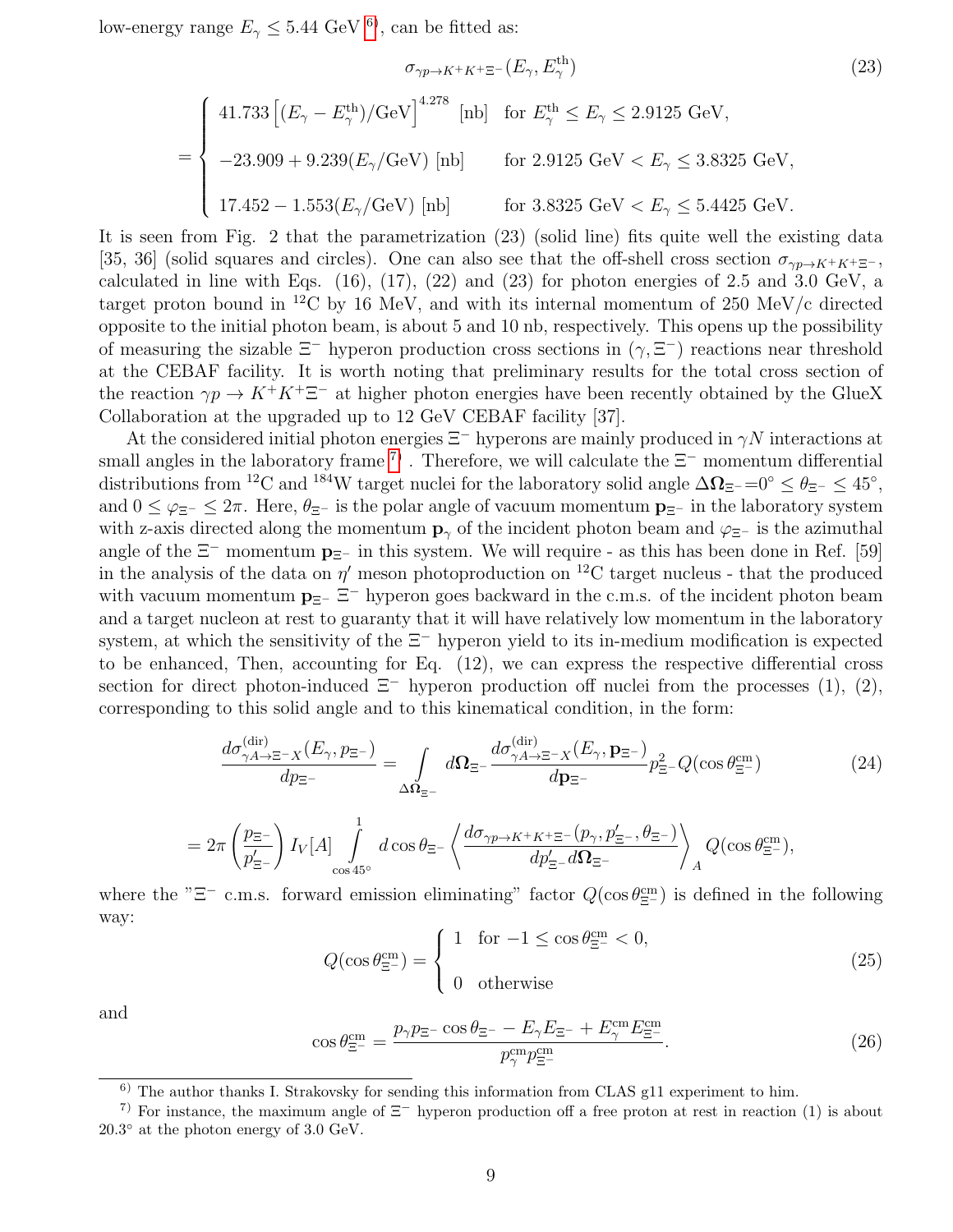Here,

$$
E_{\gamma}^{\rm cm} = p_{\gamma}^{\rm cm} = \frac{1}{2\sqrt{s}} \lambda(s, 0, m_p^2),
$$
\n(27)

$$
E_{\Xi^{-}}^{\rm cm} = \gamma_{\rm cm}(E_{\Xi^{-}} - p_{\Xi^{-}} v_{\rm cm} \cos \theta_{\Xi^{-}}), \ \ p_{\Xi^{-}}^{\rm cm} = \sqrt{(E_{\Xi^{-}}^{\rm cm})^2 - m_{\Xi^{-}}^2}, \tag{28}
$$

$$
\gamma_{\rm cm} = (E_{\gamma} + m_p) / \sqrt{s}, \ \ v_{\rm cm} = p_{\gamma} / (E_{\gamma} + m_p), \ \ s = (E_{\gamma} + m_p)^2 - p_{\gamma}^2. \tag{29}
$$

In the following, we will present mainly the calculations based on the Eq. (24). For completeness and for seeing the role of introduced  $\Xi^-$  phase space limitations, we will also give below in Figs. 5, 6, 9, 10 the results of calculations, obtained assuming in this equation the "phase space eliminating" factor Q to equal to 1. They will be labeled here as "no limitations" case. We will also consider the impact of the Ξ<sup>−</sup> modification in nuclear matter on the momentum dependence of such relative observable – the transparency ratio  $T_A$  defined as the ratio between the inclusive  $\Xi^-$  differential production cross section (24) on a heavy nucleus and a light one  $(^{12}C)$ :

$$
T_A(E_{\gamma}, p_{\Xi^-}) = \frac{12}{A} \frac{d\sigma_{\gamma A \to \Xi^- X}^{\text{(dir)}}(E_{\gamma}, p_{\Xi^-})/dp_{\Xi^-}}{d\sigma_{\gamma C \to \Xi^- X}^{\text{(dir)}}(E_{\gamma}, p_{\Xi^-})/dp_{\Xi^-}}.
$$
\n(30)

For the total free inelastic  $\Xi^-p$  and  $\Xi^-n$  cross sections  $\sigma_{\Xi^-p}^{\text{in}}$  and  $\sigma_{\Xi^-n}^{\text{in}}$ , which enter into Eq. (14) and which will be used in our calculations of  $\Xi^-$  production in  $\gamma A$  reactions, in Ref. [33] the following laboratory  $\Xi^-$  momentum  $p_{\Xi^-}$  dependences have been suggested at  $\Xi^-$  momenta below 0.8 GeV/c

$$
\sigma_{\Xi^- p}^{\text{in}}(p_{\Xi^-}) = \begin{cases} 2.417/(p_{\Xi^-})^{1.8106} \text{ [mb]} & \text{for } 0.15 \le p_{\Xi^-} \le 0.4 \text{ GeV/c}, \\ 12.7 \text{ [mb]} & \text{for } 0.4 < p_{\Xi^-} \le 0.8 \text{ GeV/c}, \end{cases}
$$
(31)

where momentum  $p_{\Xi^-}$  is expressed in GeV/c. And

$$
\sigma_{\Xi^- n}^{\text{in}}(p_{\Xi^-}) = 23.448 \left( \sqrt{s_{\Xi^-}(p_{\Xi^-})} - \sqrt{s_0} \right)^{0.353} \text{ [mb]}.
$$
\n(32)

Here,

$$
s_{\Xi^{-}}(p_{\Xi^{-}}) = (E_{\Xi^{-}} + m_N)^2 - p_{\Xi^{-}}^2
$$
\n(33)

and  $\sqrt{s_0} = m_\Lambda + m_{\Sigma^-} = 2.313132$  GeV is the free threshold energy for the  $\Xi^- n \to \Lambda \Sigma^-$  reaction. For the in-medium  $\Xi^-p$  and  $\Xi^-n$  inelastic cross sections we adopt Eqs. (31) and (32), in which one needs to make only the substitution  $p_{\Xi^-} \to p'_{\Xi^-}$ . We extend the application of the above dependences to higher  $\Xi$ <sup>-</sup> momenta of present interest since they fulfill available scarce experimental constraints [60] on the  $\Xi^-N$  inelastic cross section at these momenta (cf. [61]). It is interesting to note that, as is easy to see, the integral (13) for the quantity  $I_V[A]$  can be transformed to a simpler expression:

$$
I_V[A] = \frac{\pi}{\sigma_{\Xi^- N}^{\text{in}}(p_{\Xi^-}')} \int_0^{R^2} dr_\perp^2 \left( 1 - e^{-A\sigma_{\Xi^- N}^{\text{in}}(p_{\Xi^-}')} \frac{\sqrt{R^2 - r_\perp^2}}{-\sqrt{R^2 - r_\perp^2}} \rho(\sqrt{r_\perp^2 + x^2}) dx \right), \tag{34}
$$

which in the cases of Gaussian nuclear density  $(\rho(\mathbf{r}) = (b/\pi)^{3/2} \exp(-br^2)$  and a uniform nucleon density for a nucleus of a radius  $R = r_0 A^{1/3}$  with a sharp boundary is reduced to even more simple forms:

$$
I_V[A] = \frac{A}{x_G} \int_0^1 \frac{dt}{t} \left( 1 - e^{-x_G t} \right), \quad x_G = A \sigma_{\Xi^- N}^{\text{in}}(p'_{\Xi^-}) b/\pi \tag{35}
$$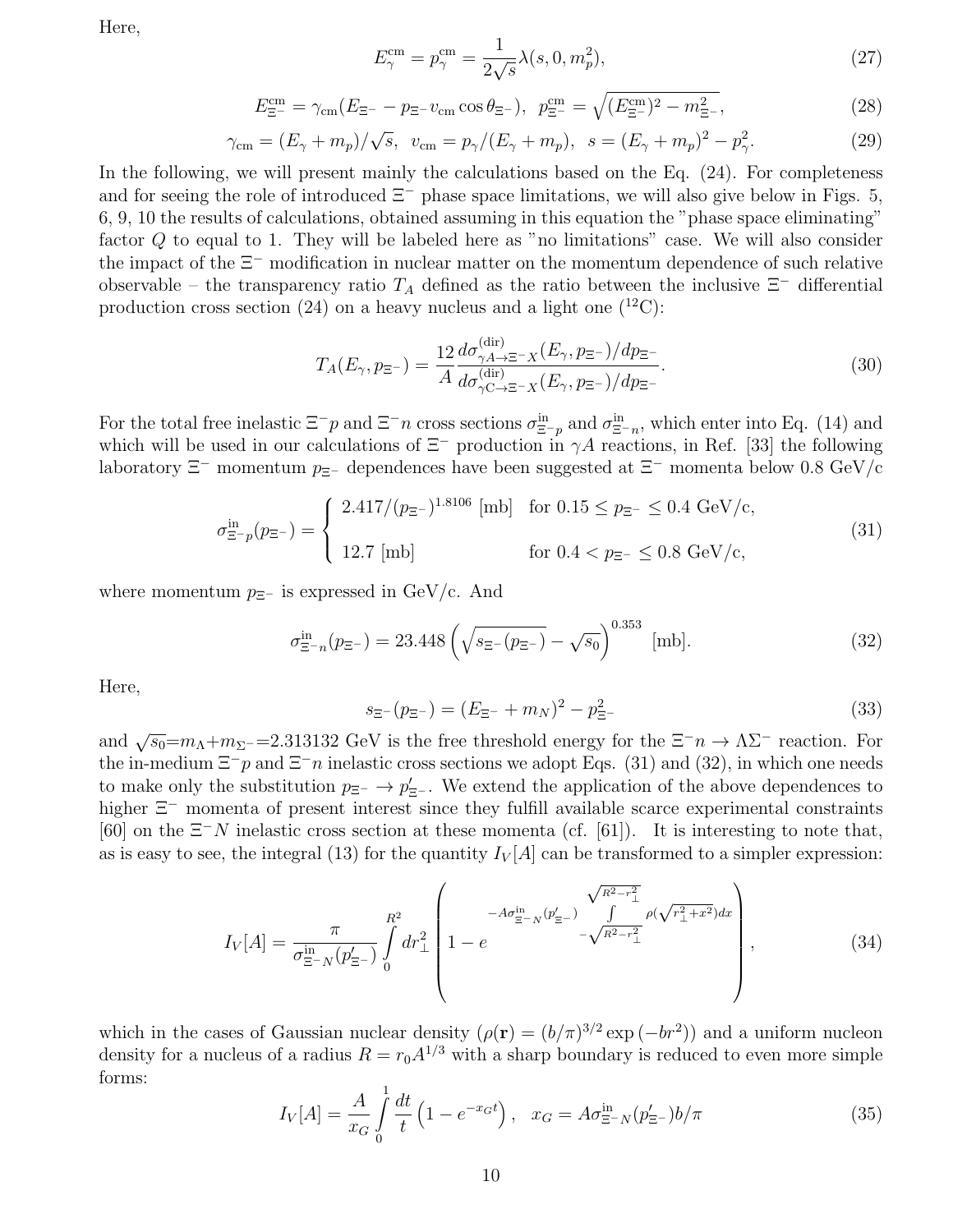

Figure 3: (Color online) The kinematically allowed momenta of Ξ<sup>−</sup> hyperons in the laboratory frame in the reaction  $\gamma p \to K^+ K^+ \Xi^-$  at polar angles, indicated in the inset, for an incident photon energy of 3.0 GeV. The target proton is free and at rest.

and

$$
I_V[A] = \frac{3A}{2a_1} \left\{ 1 - \frac{2}{a_1^2} [1 - (1 + a_1)e^{-a_1}] \right\}, \quad a_1 = 3A\sigma_{\Xi^- N}^{\text{in}}(p_{\Xi^-}^{\prime})/2\pi R^2,\tag{36}
$$

respectively. The simple formulas (35) and (36) allow one to easily estimate the differential cross section (12) at above threshold energies.

Before closing this section, let us more closely consider, using the relativistic kinematics, more simpler case of the production of  $\Xi^-$  hyperons in the elementary reaction  $\gamma p \to K^+ K^+ \Xi^-$  proceeding on a free target proton being at rest. This will help us to get some feeling about their kinematic characteristics allowed in this reaction at incident photon energies of interest. The differential √ cross section  $d\sigma_{\gamma p \to K^+K^+\Xi^-}[\sqrt{s},m_{K^+},m_{K^+},m_{\Xi^-},\mathbf{p}_{\Xi^-}]/d\mathbf{p}_{\Xi^-}$  of this reaction can be obtained from more general one (18) in the limits:  $\mathbf{p}_t \to 0$ ,  $E_t \to m_p$ ,  $\langle m_{K^+}^* \rangle \to m_{K^+}$ ,  $\langle m_{\Xi^-}^* \rangle \to m_{\Xi^-}$ ,  $\mathbf{p}'_{\Xi^-} \to \mathbf{p}_{\Xi^-}, E'_{\Xi^-}, E^*_{\gamma} \to E_{\gamma}, E^*_{\gamma} \to E^{th}_{\gamma}, s^* \to s \text{ and } s^*_{K^+K^+} \to s_{K^+K^+}.$  The quantity  $s_{K^+K^+}$ , entering into it, must be greater than or equal to  $4m_{K^+}^2$ . When the velocity  $v_{\rm cm}$  of the  $\gamma p$  center-of-mass system in the laboratory frame is greater than or equal to the maximal  $\Xi^$ hyperon velocity  $v_{\Xi^-}^{*max}$  in this system  $(v_{\text{cm}} \ge v_{\Xi^-}^{*max})$ , the condition  $s_{K^+K^+} \ge 4m_{K^+}^2$  leads to the fact that the polar  $\Xi^-$  production angle  $\theta_{\Xi^-}$  in this frame ranges from 0 to a maximal value  $\theta_{\Xi^-}^{\max} = \arcsin[p_{\Xi^-}^{*} / (\gamma_{\rm cm} v_{\rm cm} m_{\Xi^-})]$ . Taking into account that the velocity  $v_{\Xi^-}^{*}$  can be expressed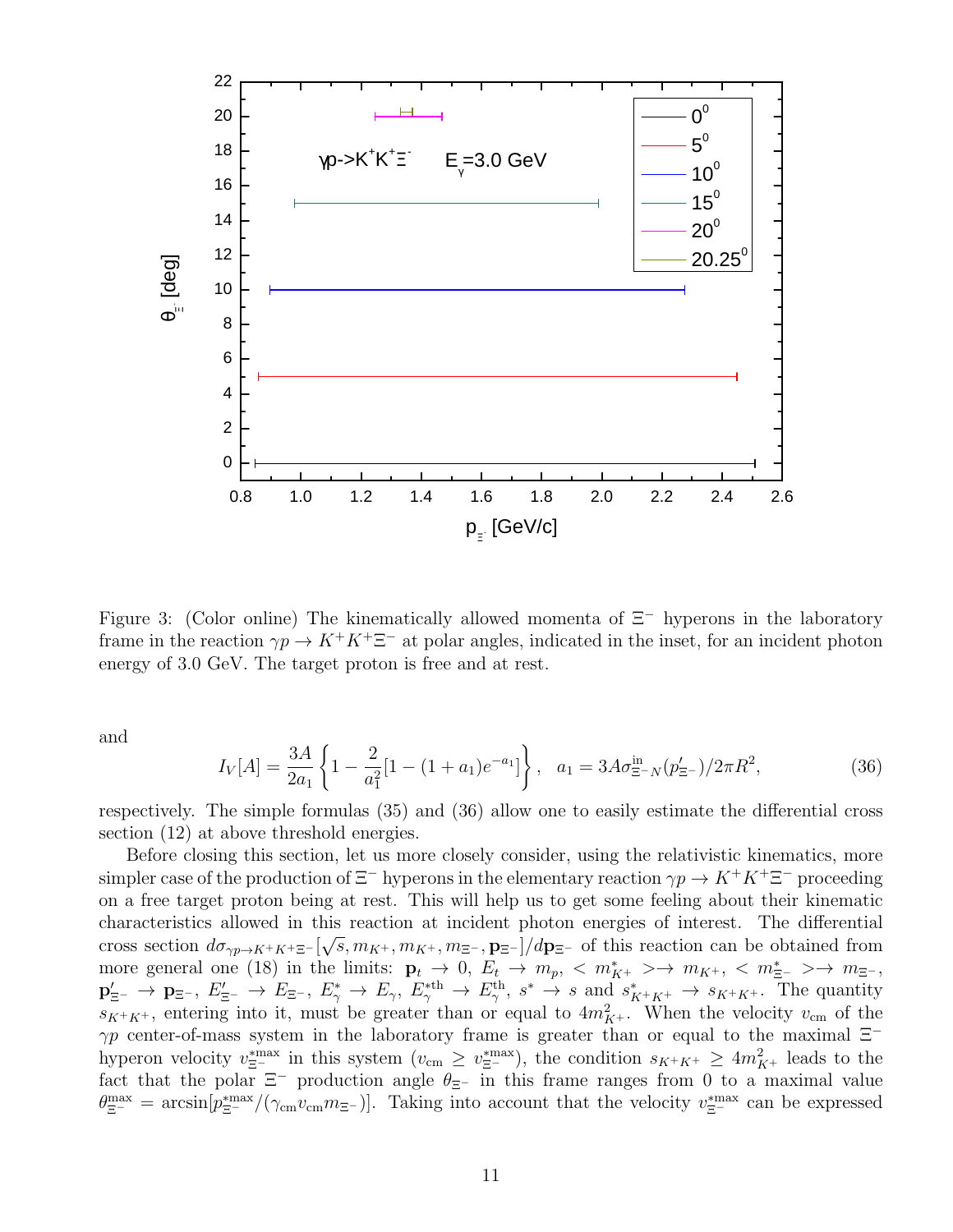

Figure 4: (Color online)  $\Xi^-$  momentum spectrum of the reaction  $\gamma p \to K^+K^+\Xi^-$  in the full available laboratory polar angular range at an incident photon energy of 3.0 GeV, corresponding to the emission of Ξ<sup>−</sup> in the forward+backward (solid curve) and backward (dotted-dashed curve) directions in the center-of-mass system of the incident photon beam and a free target proton at rest.

via maximal  $\Xi^-$  hyperon momentum  $p_{\Xi^-}^{*max}$  and its maximal total energy  $E_{\Xi^-}^{*max}$  in the  $\gamma p$  c.m.s. as

$$
v_{\Xi^{-}}^{\ast \max} = p_{\Xi^{-}}^{\ast \max} / E_{\Xi^{-}}^{\ast \max},\tag{37}
$$

where

$$
p_{\Xi^{-}}^* = \frac{1}{2\sqrt{s}} \lambda(s, m_{\Xi^{-}}^2, 4m_{K^{+}}^2), \quad E_{\Xi^{-}}^{*max} = \sqrt{(p_{\Xi^{-}}^{*max})^2 + m_{\Xi^{-}}^2},\tag{38}
$$

we get, for instance, that  $v_{\rm cm} = 0.762$ ,  $v_{\Xi^-}^{*} = 0.377$  and, respectively,  $\theta_{\Xi^-}^{\rm max} = 20.3^{\circ}$  at  $E_{\gamma} = 3.0$  GeV (cf. footnote 7) given above). At this energy, the value of the  $\Xi^-$  hyperon total energy  $E_{\Xi^-}(\theta_{\Xi^-}^{max})$ in the l.s., corresponding to its maximal production angle  $\theta_{\Xi^-}^{\max} = 20.3^{\circ}$  is equal to  $E_{\Xi^-}(\theta_{\Xi^-}^{\max}) =$  $\gamma_{\rm cm} m_{\Xi^-}^2/E_{\Xi^-}^{* {\rm max}} = 1.89 \ {\rm GeV}$ . This energy corresponds to the  $\Xi^-$  momentum  $p_{\Xi^-}(\theta_{\Xi^-}^{\rm max}) = 1.35 \ {\rm GeV/c}$ (cf. Fig. 3). In the case when  $v_{\rm cm} \ge v_{\Xi^-}^{*max}$ , as also follows from the condition  $s_{K^+K^+} \ge 4m_{K^+}^2$ , the laboratory  $\Xi^-$  hyperon momentum  $p_{\Xi^-}$  at given production angle  $\theta_{\Xi^-}$ , belonging to the interval  $[0, \arcsin[p_{\Xi^-}^{*max}/(\gamma_{\rm cm} v_{\rm cm} m_{\Xi^-})]]$ , varies within the range:

$$
\frac{p_{\gamma}\sqrt{s}E_{\Xi^{-}}^{\ast\max}\cos\theta_{\Xi^{-}} - (E_{\gamma} + m_{p})\sqrt{s}\sqrt{(p_{\Xi^{-}}^{\ast\max})^{2} - \gamma_{\rm cm}^{2}v_{\rm cm}^{2}m_{\Xi^{-}}^{2}\sin^{2}\theta_{\Xi^{-}}}}{(E_{\gamma} + m_{p})^{2} - p_{\gamma}^{2}\cos^{2}\theta_{\Xi^{-}}} \leq (39)
$$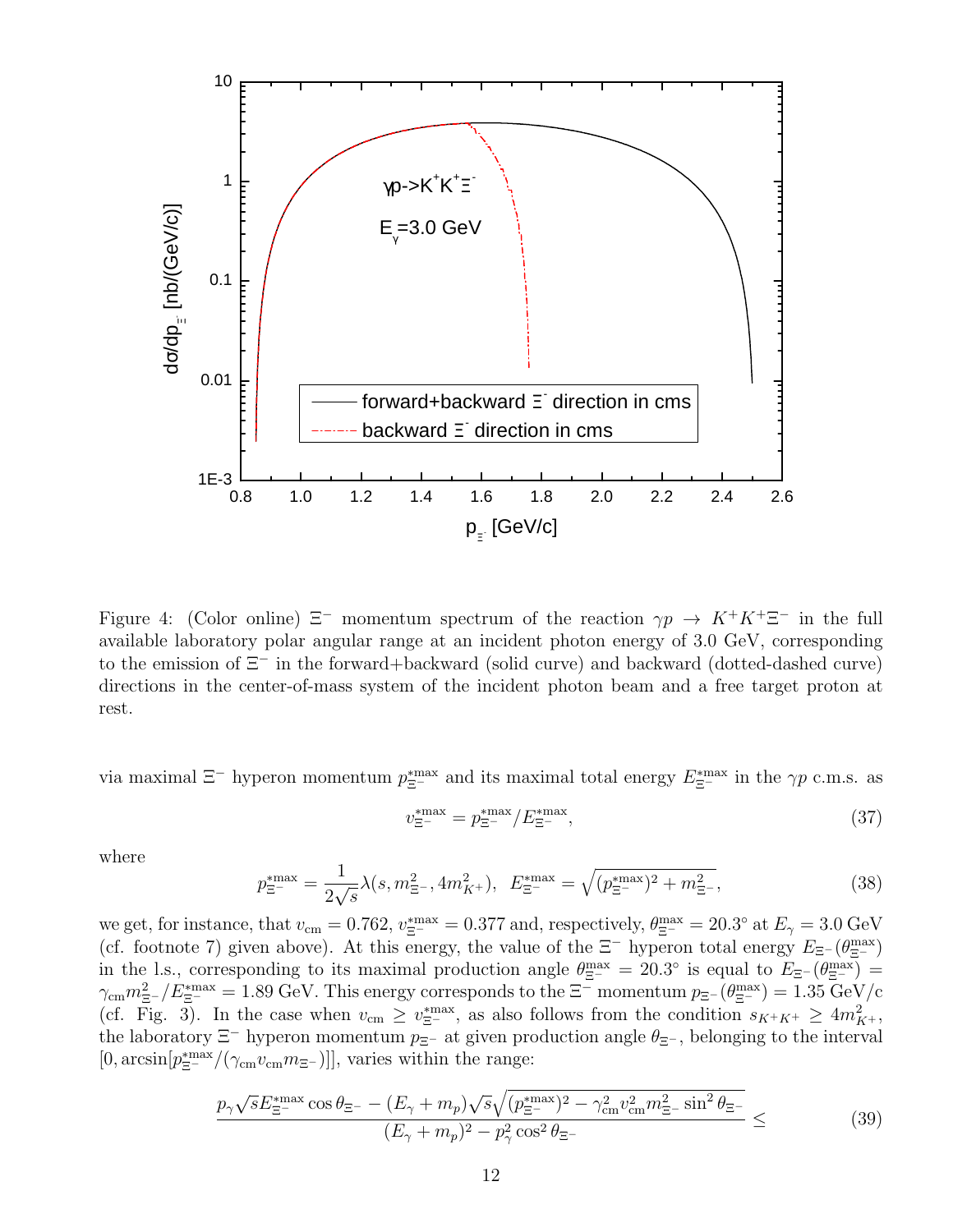

Figure 5: (Color online) Momentum differential cross sections for the production of Ξ<sup>−</sup> hyperons from the direct  $\gamma p \to K^+ K^+ \Xi^-$  and  $\gamma n \to K^+ K^0 \Xi^-$  processes in the laboratory polar angular range of  $0^{\circ}-45^{\circ}$  in the interaction of photons of energy of 3.0 GeV with <sup>12</sup>C nucleus. They were calculated for two different momentum dependences of the Ξ<sup>−</sup> hyperon effective scalar potential  $U_{\Xi^-}$  at density  $\rho_0$  with the values  $U_{\Xi^-}(0) = -24.3$  MeV and  $U_{\Xi^-}(0) = -11.96$  MeV, presented in Fig. 1, for zero potential at all Ξ<sup>−</sup> momenta, requiring that the Ξ<sup>−</sup> hyperons go backwards in the center-of-mass system of the incident photon beam and a target nucleon at rest, as well as for zero potential at all  $\Xi^-$  momenta without any constraints on the  $\Xi^-$  emission angle in this system.

$$
p_{\Xi^-} \leq \frac{p_\gamma \sqrt{s} E_{\Xi^-}^{* {\rm max}} \cos \theta_{\Xi^-} + (E_\gamma + m_p) \sqrt{s} \sqrt{(p_{\Xi^-}^{* {\rm max}})^2 - \gamma_{\rm cm}^2 v_{\rm cm}^2 m_{\Xi^-}^2 \sin^2 \theta_{\Xi^-}}}{(E_\gamma + m_p)^2 - p_\gamma^2 \cos^2 \theta_{\Xi^-}}
$$

In the case of zero Ξ<sup>−</sup> production angle the expression (39) is reduced to the following more simpler form:

γcmE ∗max <sup>Ξ</sup><sup>−</sup> (vcm − v ∗max <sup>Ξ</sup><sup>−</sup> ) ≤ pΞ<sup>−</sup> ≤ γcmE ∗max <sup>Ξ</sup><sup>−</sup> (vcm + v ∗max <sup>Ξ</sup><sup>−</sup> ). (40)

.

The results of our calculations by (39), (40) for the kinematically allowed  $\Xi^-$  momenta in the laboratory system for the  $\Xi^-$  production angles of 0, 5, 10, 15, 20 and 20.25° at  $E_\gamma = 3.0$  GeV are given in Fig. 3. It is seen that, as the  $\Xi^-$  production angle increases, the kinematically allowed Ξ <sup>−</sup> momentum range becomes narrower. Thus, for example, the laboratory Ξ<sup>−</sup> hyperon momenta belong to the ranges of 0.85 GeV/c  $\leq p_{\Xi^-} \leq 2.51$  GeV/c, 0.98 GeV/c  $\leq p_{\Xi^-} \leq 1.99$  GeV/c and 1.33 GeV/c  $\leq p_{\Xi^-} \leq 1.37$  GeV/c at its production angles of 0, 15 and 20.25°, respectively. The maximal momentum range is at zero  $\Xi^-$  production angle. Visual inspection of Fig. 3 tells us that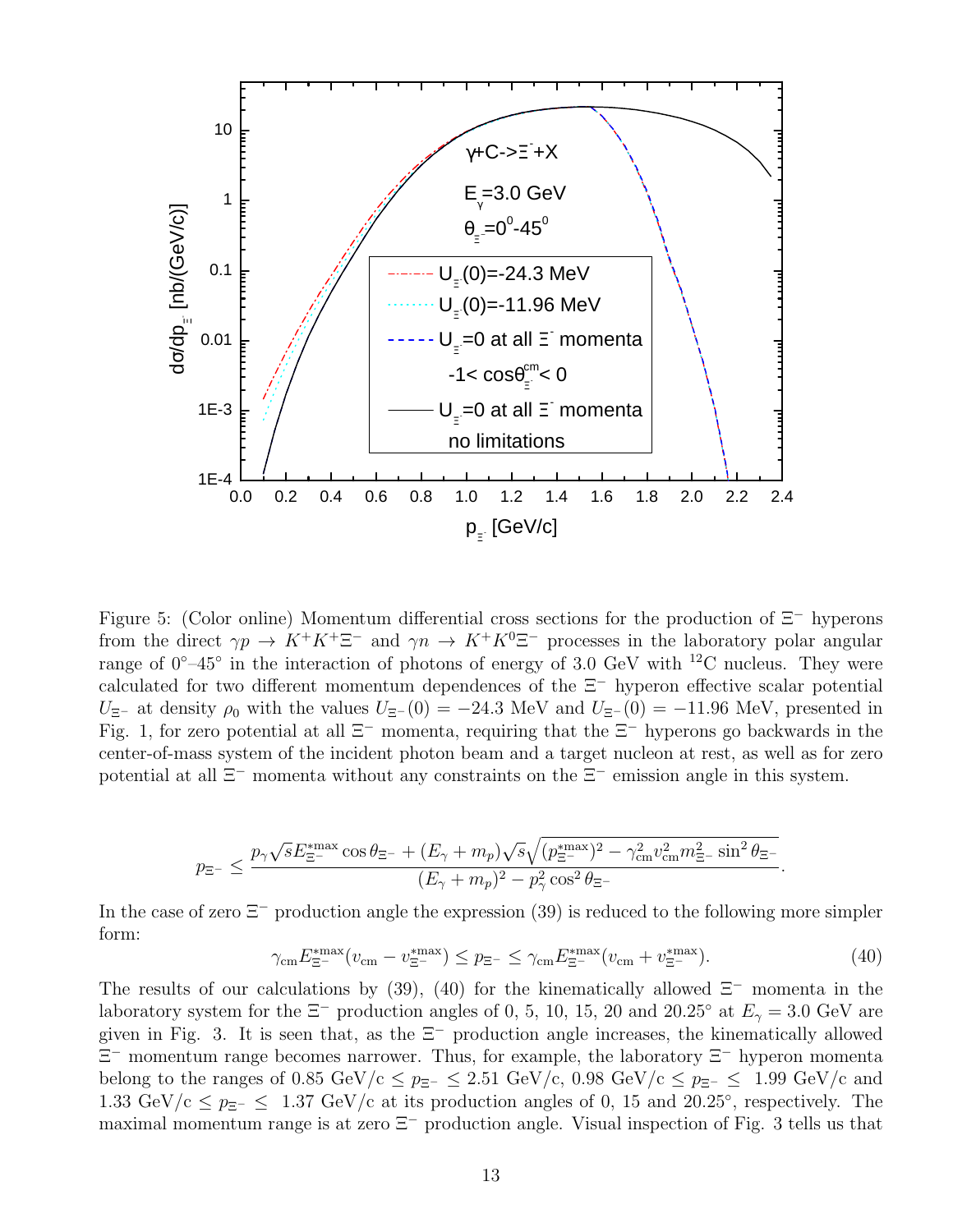

Figure 6: (Color online) The same as in Fig. 5, but for the W target nucleus.

for any given  $\Xi^-$  hyperon momentum  $p_{\Xi^-}$  from this range its laboratory production angle  $\theta_{\Xi^-}$  varies within the limits:

$$
0 \le \theta_{\Xi^{-}} \le \theta_{\Xi^{-}}^{\max}(p_{\Xi^{-}}) \le \theta_{\Xi^{-}}^{\max},\tag{41}
$$

which corresponds to

$$
\cos \theta_{\Xi^{-}}^{\max} \le \cos \theta_{\Xi^{-}}^{\max}(p_{\Xi^{-}}) \le \cos \theta_{\Xi^{-}} \le 1. \tag{42}
$$

The kinematical considerations show that

$$
\cos \theta_{\Xi^{-}}^{\max}(p_{\Xi^{-}}) = (\gamma_{\text{cm}} E_{\Xi^{-}} - E_{\Xi^{-}}^{\max}) / (\gamma_{\text{cm}} v_{\text{cm}} p_{\Xi^{-}}).
$$
\n(43)

It is further interesting to calculate the Ξ<sup>−</sup> momentum spectrum from the considered reaction  $\gamma p \to K^+K^+\Xi^-$  in the cases when  $\Xi^-$  hyperons go only backwards and also backwards plus forwards in the  $\gamma p$  c.m.s. When the  $\Xi^-$  momenta belong to the interval (40), we define this spectrum, in line with Eq.  $(24)$ , as:

$$
\frac{d\sigma_{\gamma p \to K^+ K^+ \Xi^-}(E_\gamma, p_{\Xi^-})}{dp_{\Xi^-}} = 2\pi \int\limits_{\beta}^1 d\cos\theta_{\Xi^-} p_{\Xi^-}^2 \frac{d\sigma_{\gamma p \to K^+ K^+ \Xi^-}[\sqrt{s}, m_{K^+}, m_{K^+}, m_{\Xi^-}, \mathbf{p}_{\Xi^-}]}{d\mathbf{p}_{\Xi^-}} Q(\cos\theta_{\Xi^-}^{\rm cm}),\tag{44}
$$

where  $\beta = \cos \theta_{\Xi^-}^{\max}(p_{\Xi^-})$  as well as in the former case the " $\Xi^-$  phase space eliminating" factor Q is defined above by the Eq. (25) and in the latter case it is equal to 1. The results of calculations based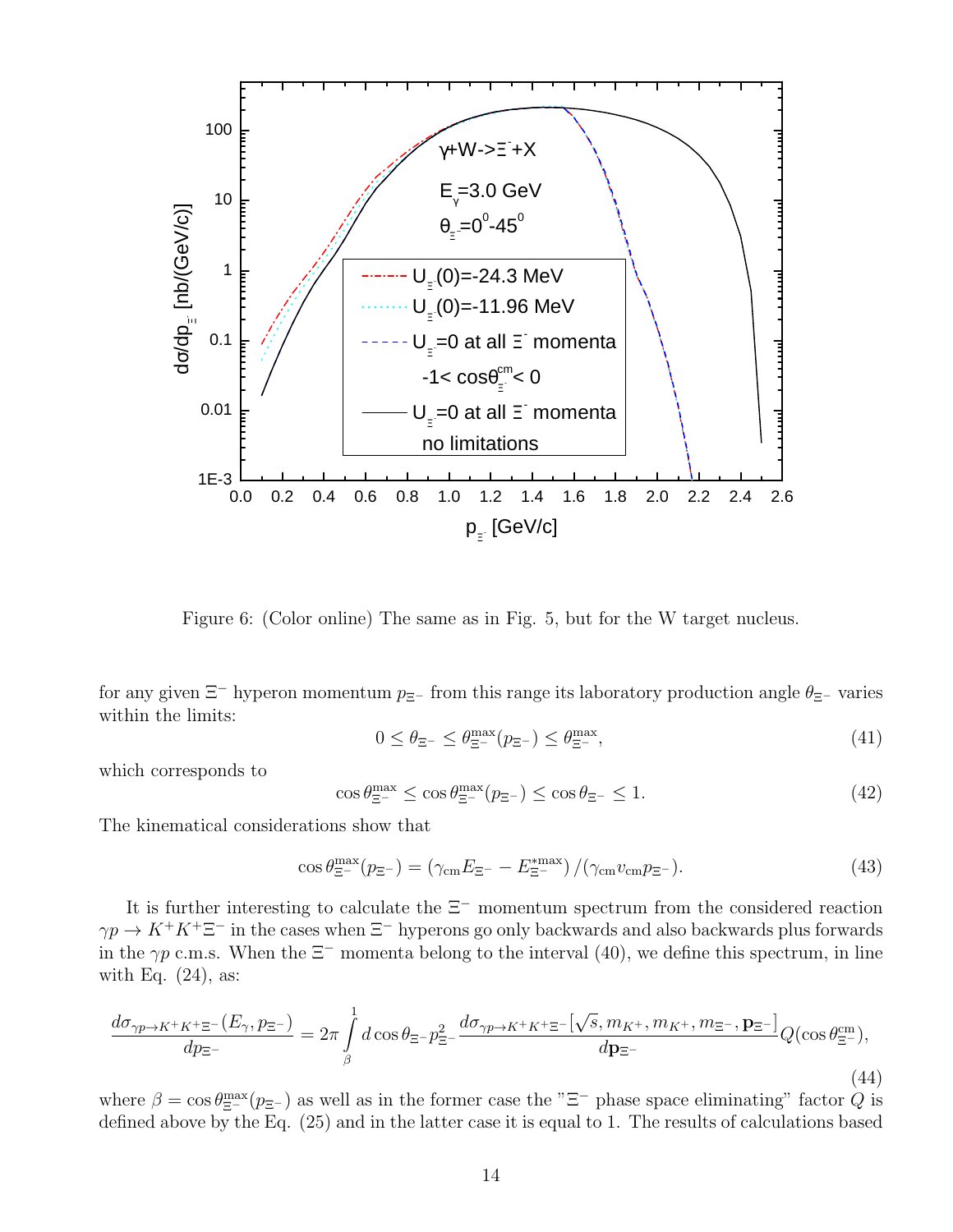

Figure 7: (Color online) Ratio between the differential cross sections for  $\Xi^-$  production on <sup>12</sup>C target nucleus in the angular region of 0◦–45◦ by photons of energy of 3.0 GeV, calculated for two different momentum dependences of the  $\Xi^-$  hyperon effective scalar potential  $U_{\Xi^-}$  at density  $\rho_0$ with the values  $U_{\Xi^-}(0) = -24.3$  MeV and  $U_{\Xi^-}(0) = -11.96$  MeV and presented in Fig. 1 as well as for zero potential at all  $\Xi^-$  momenta and without this potential, requiring that the  $\Xi^-$  hyperons go backwards in the center-of-mass system of the incident photon beam and a target nucleon at rest, as a function of  $\Xi^-$  momentum.

on the Eq. (44) at  $E_{\gamma} = 3.0 \text{ GeV}$  are presented in Fig. 4. It can be easily seen that when this factor is inroduced, i.e. when only the backward c.m.s.  $\Xi^-$  momenta are allowed, the high-momentum tail of the full laboratory  $\Xi^-$  spectrum is suppressed and now the achievable  $\Xi^-$  momentum ranges from relatively high value of 0.85 GeV/c (cf. Fig. 3) to a sufficiently high one of  $\approx 1.8$  GeV/c. At such high  $\Xi^-$  momentum values it is difficult to expect the strong sensitivity of the  $\Xi^-$  hyperon yield from nuclei to its in-medium modifications. But if the Fermi motion and binding of the struck target proton are taken into account, a low-momentum tail of the Ξ<sup>−</sup> momentum distribution from the considered elementary reaction appears. And this tail possesses already a definite sensitivity to these modifications (see below).

### 3 Results

The model described above makes it possible to calculate the absolute values of the differential cross sections for Ξ<sup>−</sup> photoproduction off nuclei and their ratios. In the beginning, we consider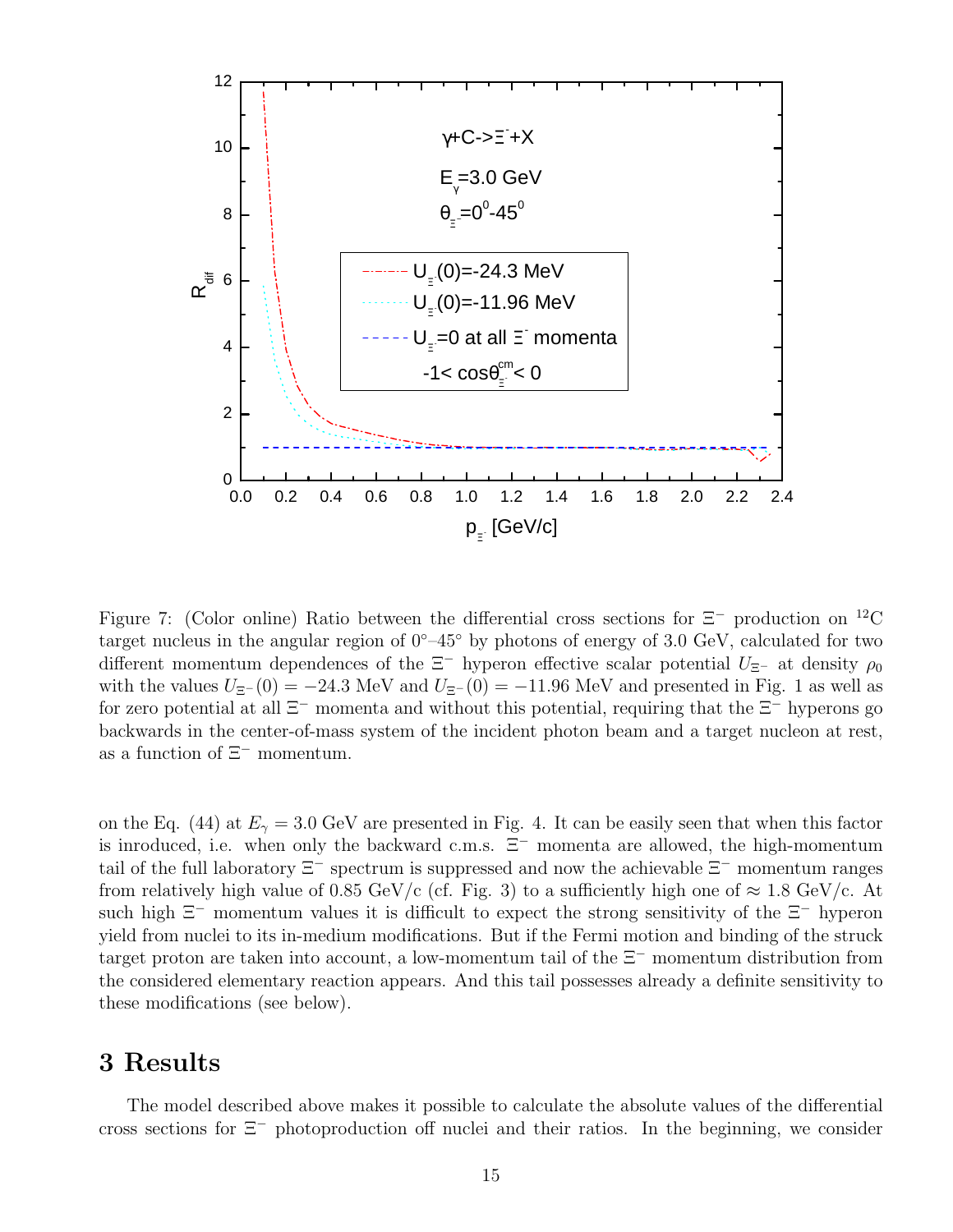

Figure 8: (Color online) The same as in Fig. 7, but for the W target nucleus.

the momentum dependences of these cross sections from the production channels (1) and (2) in  $\gamma^{12}$ C and  $\gamma^{184}$ W reactions. They were calculated in line with Eq. (24) for incident photon energy of 3.0 GeV within three employed scenarios for the  $\Xi^-$  effective scalar potential  $U_{\Xi^-}$  at density  $\rho_0$  for laboratory polar angles of  $0°-45°$  with and without ("no limitations" case) imposing the phase space constraints on the  $\Xi^-$  emission angle in the  $\gamma p$  c.m. system with a target proton being at rest. These dependences are shown, respectively, in Figs. 5 and 6. One can see from them that both the full  $\Xi^-$  hyperon momentum distributions (solid curves) and modified ones (dotted-dashed, dotted, dashed lines) possess a distinct sensitivity to changes in this potential in the low-momentum region of 0.1–0.8 GeV/c appearing, as was noted above, due to the binding of target nucleons and their Fermi motion for both target nuclei. Whereas, at higher Ξ<sup>−</sup> momenta the impact of the Ξ<sup>−</sup> potential on these distributions is negligible. In the low-momentum region, the differences between calculations corresponding to different options for the  $\Xi^-$  nuclear potential  $U_{\Xi^-}$ are well distinguishable and experimentally measurable. They are similar for both target nuclei at the considered photon energy of 3.0 GeV. Thus, for instance, for vacuum Ξ<sup>−</sup> hyperon momenta of 0.2, 0.4, 0.6 GeV/c the inclusion of the  $\Xi^-$  momentum-dependent potential given above in Fig. 1 and having value of  $U_{\Xi^-}(0) = -11.96$  MeV at density  $\rho_0$  leads in the case of <sup>12</sup>C target nucleus to an enhancement of the  $\Xi^-$  production cross sections by factors of about 2.6, 1.4, 1.2, respectively, as compared to those obtained for these momenta in the scenario when potential  $U_{\Xi^-} = 0$  MeV at all outgoing momenta. For the <sup>184</sup>W nucleus these enhancement factors are about 2.3, 1.4, 1.2. The inclusion of the  $\Xi^-$  attractive momentum-dependent potential with value of  $U_{\Xi^-}(0) = -24.3$  MeV at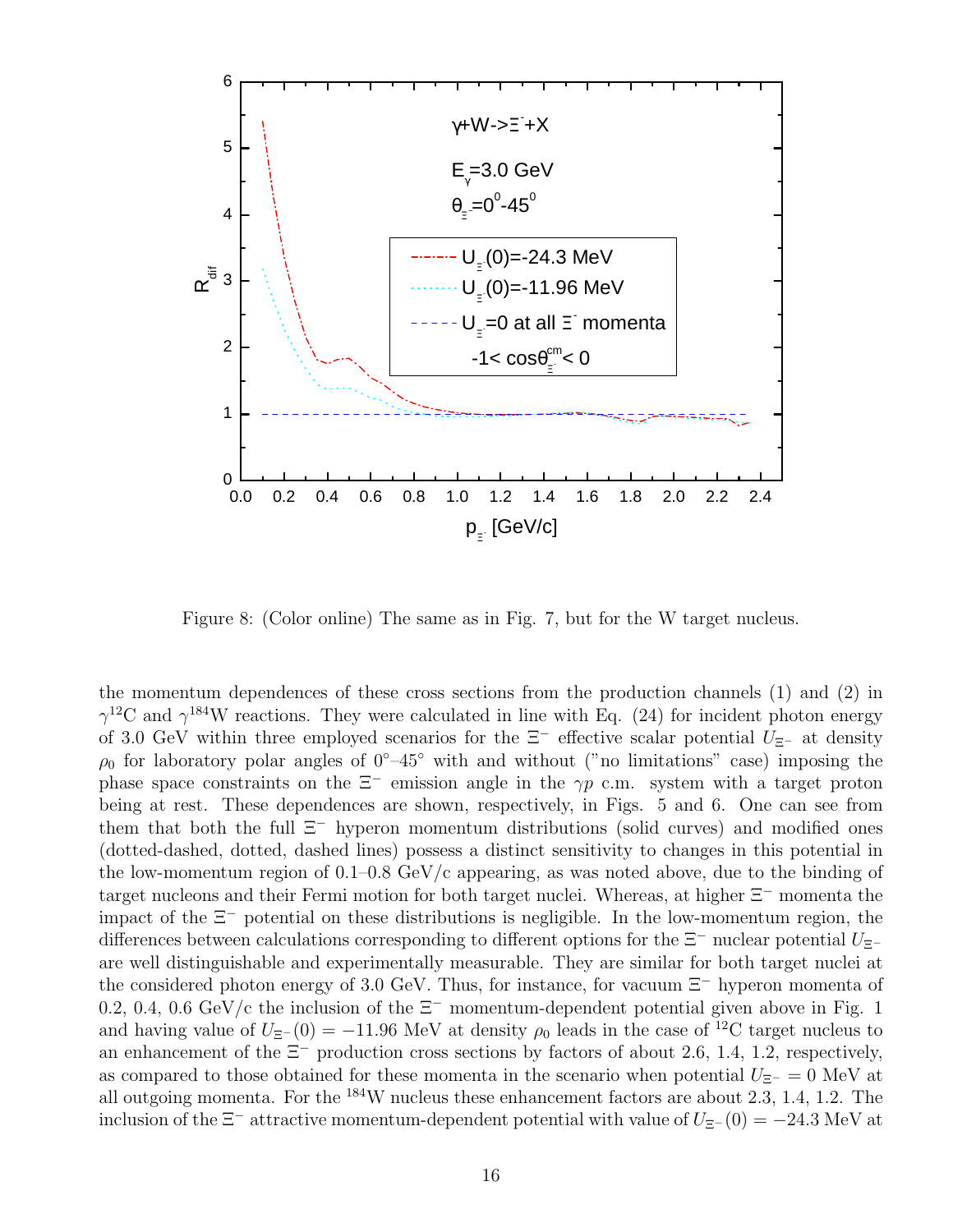

Figure 9: (Color online) Momentum differential cross sections for the production of Ξ<sup>−</sup> hyperons from the direct  $\gamma p \to K^+ K^+ \Xi^-$  and  $\gamma n \to K^+ K^0 \Xi^-$  processes in the laboratory polar angular range of  $0^{\circ}-45^{\circ}$  in the interaction of photons of energy of 2.5 GeV with <sup>12</sup>C nucleus. They were calculated for two different momentum dependences of the Ξ<sup>−</sup> hyperon effective scalar potential  $U_{\Xi^-}$  at density  $\rho_0$  with the values  $U_{\Xi^-}(0) = -24.3$  MeV and  $U_{\Xi^-}(0) = -11.96$  MeV, presented in Fig. 1, for zero potential at all Ξ<sup>−</sup> momenta, requiring that the Ξ<sup>−</sup> hyperons go backwards in the center-of-mass system of the incident photon beam and a target nucleon at rest, as well as for zero potential at all Ξ<sup>−</sup> momenta without any constraints on the Ξ<sup>−</sup> emission angle in this system.

density  $\rho_0$  results in the further enhancement of the  $\Xi^-$  hyperon production cross sections by factors of about 1.5, 1.2, 1.2 and 1.5, 1.3, 1.3 compared to those calculated for the above-mentioned  $\Xi^$ momentum-dependent potential for the same outgoing vacuum  $\Xi^-$  momenta of 0.2, 0.4, 0.6 GeV/c in the cases of <sup>12</sup>C and <sup>184</sup>W target nuclei, respectively. The observed sensitivity of the strength of the low-momentum part of the  $\Xi^-$  spectrum on the scalar  $\Xi^-$  potential  $U_{\Xi^-}$  can be exploited to deduce the momentum dependence of this potential from the direct comparison of the shapes of the calculated Ξ<sup>−</sup> hyperon differential distributions with that which could be determined in the dedicated experiment in the present experimental facilities (for example, at the CEBAF facility). Since the  $\Xi^-$  hyperon production differential cross sections on <sup>12</sup>C target nucleus are less than those on the <sup>184</sup>W by about of one to two orders of magnitude at all  $\Xi^-$  momenta, their measurements on a heavy nuclear targets like a tungsten one look quite promising and favorable. At the photon beam energy of 3.0 GeV and with imposing the considered kinematical constraints on the Ξ<sup>−</sup> emission angle in the respective  $\gamma p$  c.m.s. such measurements could be performed in a more narrower  $\Xi^-$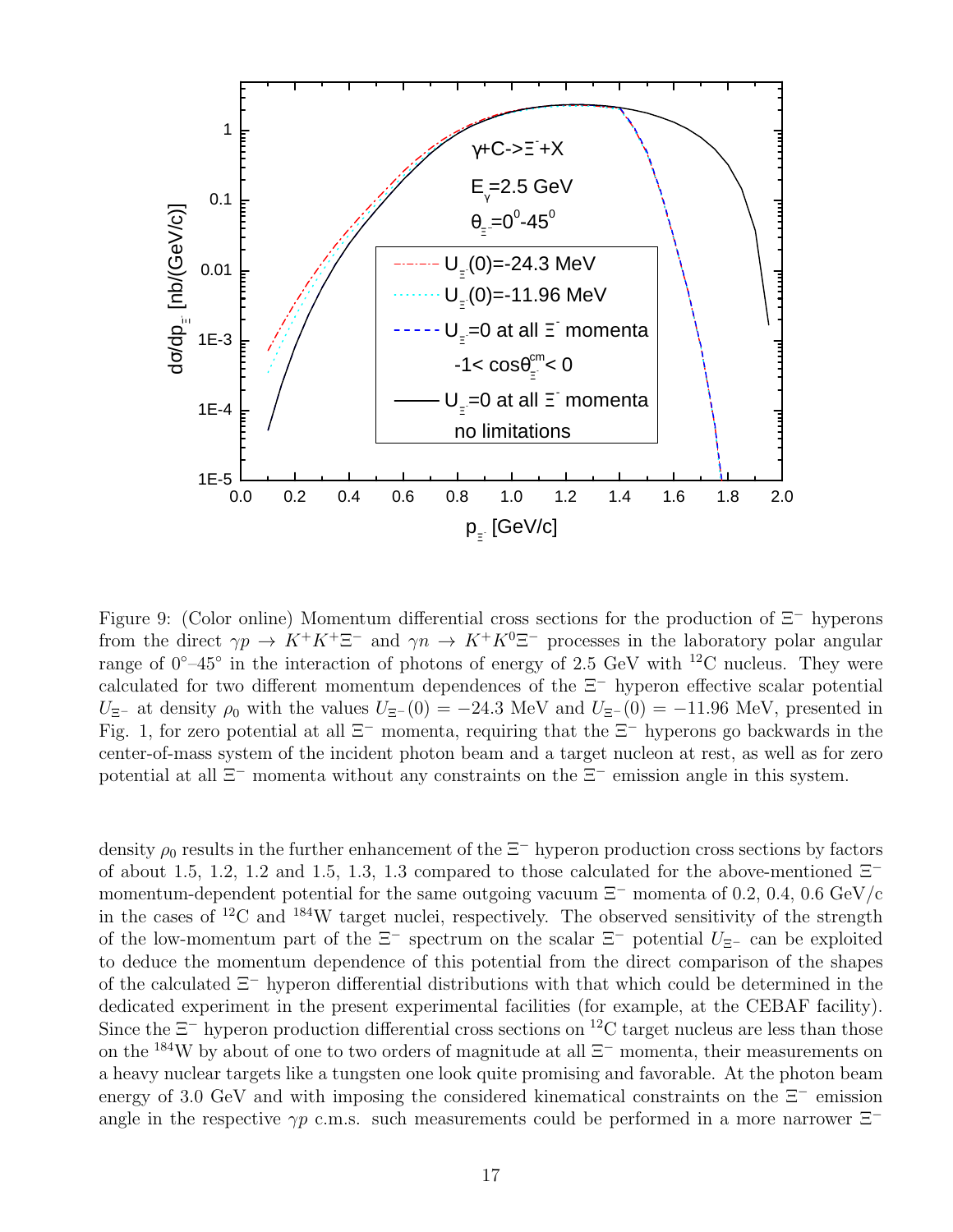

Figure 10: (Color online) The same as in Fig. 9, but for the W target nucleus.

momentum range compared to that, corresponding to the case when these constraints are ignored, for reliable determination of the Ξ<sup>−</sup> nuclear potential.

The sensitivity of the differential distributions, given in Figs. 5 and 6, to the  $\Xi^-$  hyperon in-medium modification at the saturation density  $\rho_0$  may be more clearly seen in the momentum dependences of the ratios  $R_{dif}$  of these distributions, calculated at incident photon energy of 3.0 GeV for two considered  $\Xi^-$  momentum-dependent potentials  $U_{\Xi^-}$  and for zero momentum-independent potential, to the analogous cross section, determined assuming that  $U_{\Xi^-} = 0$  MeV at all  $\Xi^-$  momenta, with requiring that the  $\Xi^-$  hyperons go backwards in the center-of-mass system of the incident photon beam and a target nucleon at rest. We show in Figs. 7 and 8 such dependences on a linear scale for <sup>12</sup>C and <sup>184</sup>W nuclei, respectively. It should be emphasized that such relative observable is more preferred compared to that based on the absolute differential momentum distributions for the purpose of obtaining the definite information on particle in-medium properties, since the theoretical uncertainties associated with the description of the particle production on nuclei substantially cancel out in it. It is nicely seen from these figures that there are indeed experimentally measurable and similar differences for the  $\Xi^-$  momenta  $\leq 0.8$  GeV/c between the calculations corresponding to the adopted options for the scalar potential  $U_{\Xi^-}$  for both target nuclei. Whereas, at higher  $\Xi^-$  momenta these differences are practically indistinguishable.

We, therefore, come to the conclusion that the most interesting low-momentum in-medium properties of Ξ<sup>−</sup> hyperons could be definitely studied via the momentum dependences of their absolute (and relative) production cross sections in inclusive photon-induced reactions at incident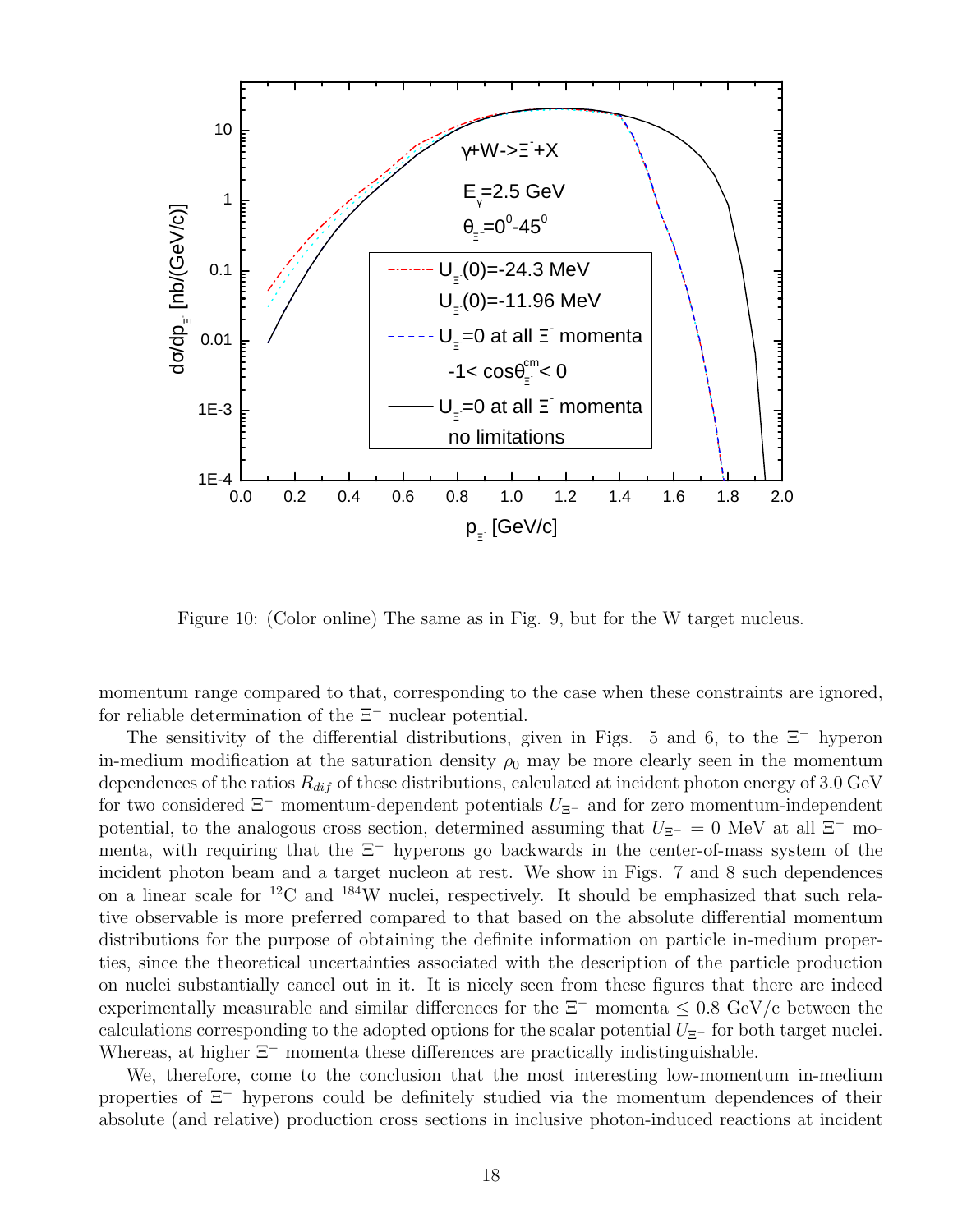

Figure 11: (Color online) Ratio between the differential cross sections for  $\Xi^-$  production on <sup>12</sup>C target nucleus in the angular region of 0◦–45◦ by photons of energy of 2.5 GeV, calculated for two different momentum dependences of the  $\Xi^-$  hyperon effective scalar potential  $U_{\Xi^-}$  at density  $\rho_0$ with the values  $U_{\Xi^-}(0) = -24.3$  MeV and  $U_{\Xi^-}(0) = -11.96$  MeV and presented in Fig. 1 as well as for zero potential at all  $\Xi^-$  momenta and without this potential, requiring that the  $\Xi^-$  hyperons go backwards in the center-of-mass system of the incident photon beam and a target nucleon at rest, as a function of Ξ<sup>−</sup> momentum.

photon beam energy of  $E_{\gamma} = 3.0 \text{ GeV}$ .

The results of calculations of the  $\Xi^-$  momentum distributions and their ratios at incident photon energy of 2.5 GeV (which is only slightly above the  $K K \Xi^-$  threshold), analogous to those presented above in Figs. 5, 6 and 7, 8, are given in Figs. 9, 10 and 11, 12, respectively. It can be seen that the highest sensitivity both the Ξ<sup>−</sup> differential cross sections and their ratios there is again in the lowmomentum region of  $0.1-0.8$  GeV/c and this sensitivity is practically similar to that observed above at beam energy of 3.0 GeV. But at this energy the  $\Xi^-$  production cross sections are greater than those, calculated at incident energy of 2.5 GeV, by factors of about 2–4 in the low-momentum region. Therefore, they could be measured in this region at energy  $E_{\gamma} = 3.0 \text{ GeV}$  to a substantially higher statistical accuracy. This is in favor of the  $\Xi^-$  momentum distribution measurements, allowing to shed light on the scalar  $\Xi^-$ -nucleus optical potential at momenta below  $\approx 1.0 \text{ GeV/c}$ , at photon energies around 3.0 GeV.

Now, we consider the effects from  $\Xi^-$  in-medium modification on the momentum dependence of the transparency ratio  $T_A$  for  $\Xi^-$  hyperons. Figures 13 and 14 show this dependence for the W/C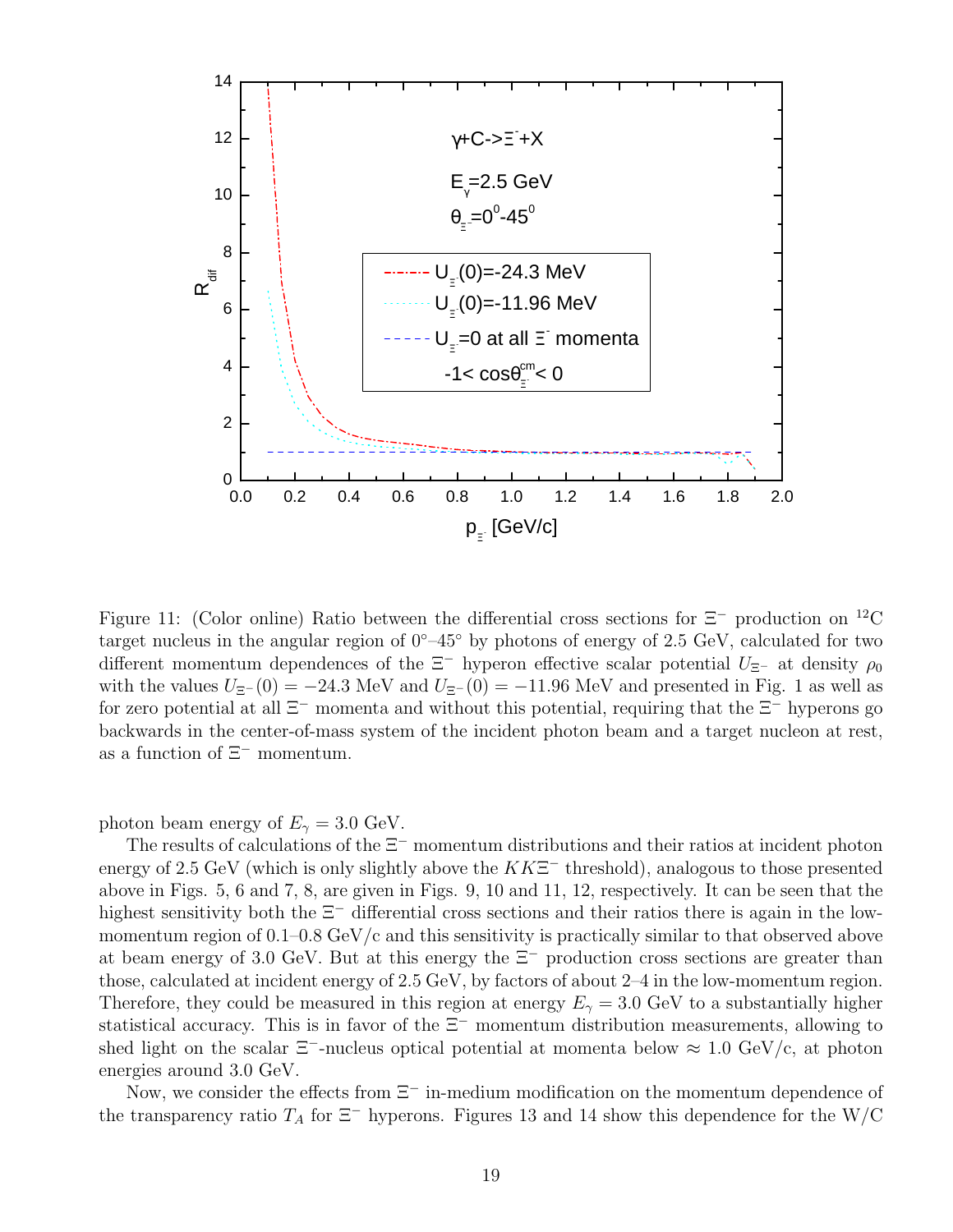

Figure 12: (Color online) The same as in Fig. 11, but for the W target nucleus.

combination for  $\Xi^-$  hyperons produced in the elementary processes (1) and (2) at laboratory polar angles  $\leq 45^{\circ}$  by 3.0 and 2.5 GeV photons, respectively. It is calculated in line with Eq. (30) for the employed scenarios for the  $\Xi^-$  hyperon effective scalar potential  $U_{\Xi^-}$  at normal nuclear matter density  $\rho_0$  and for the  $\Xi^-$  emission angle in the respective  $\gamma p$  c.m.s. It is seen that for both photon energies the sensitivity of the transparency ratio  $T_A$  to the considered variations in the nuclear potential  $U_{\Xi^-}$  is low practically at all outgoing  $\Xi^-$  momenta. This means that the momentum dependence of the transparency ratio  $T_A$  for  $\Xi^-$  hyperons can hardly be used to determine this potential reliably.

Thus, we come to the conclusion that the  $\Xi^-$  differential (absolute and relative) cross section measurements in near-threshold photon-induced reactions on nuclear targets might allow one to shed light on the momentum dependence of the  $\Xi^-$  hyperon effective scalar potential in cold nuclear matter at density  $\rho_0$  for momenta below  $\approx 1.0 \text{ GeV/c}$ . However, the transparency ratio measurements for Ξ<sup>−</sup> hyperons in these reactions cannot serve as a reliable tool for determining this dependence.

### 4 Conclusions

In this paper we study the near-threshold inclusive photoproduction of  $\Xi^-$  hyperons of <sup>12</sup>C and <sup>184</sup>W target nuclei within a first-collision model relying on the nuclear spectral function and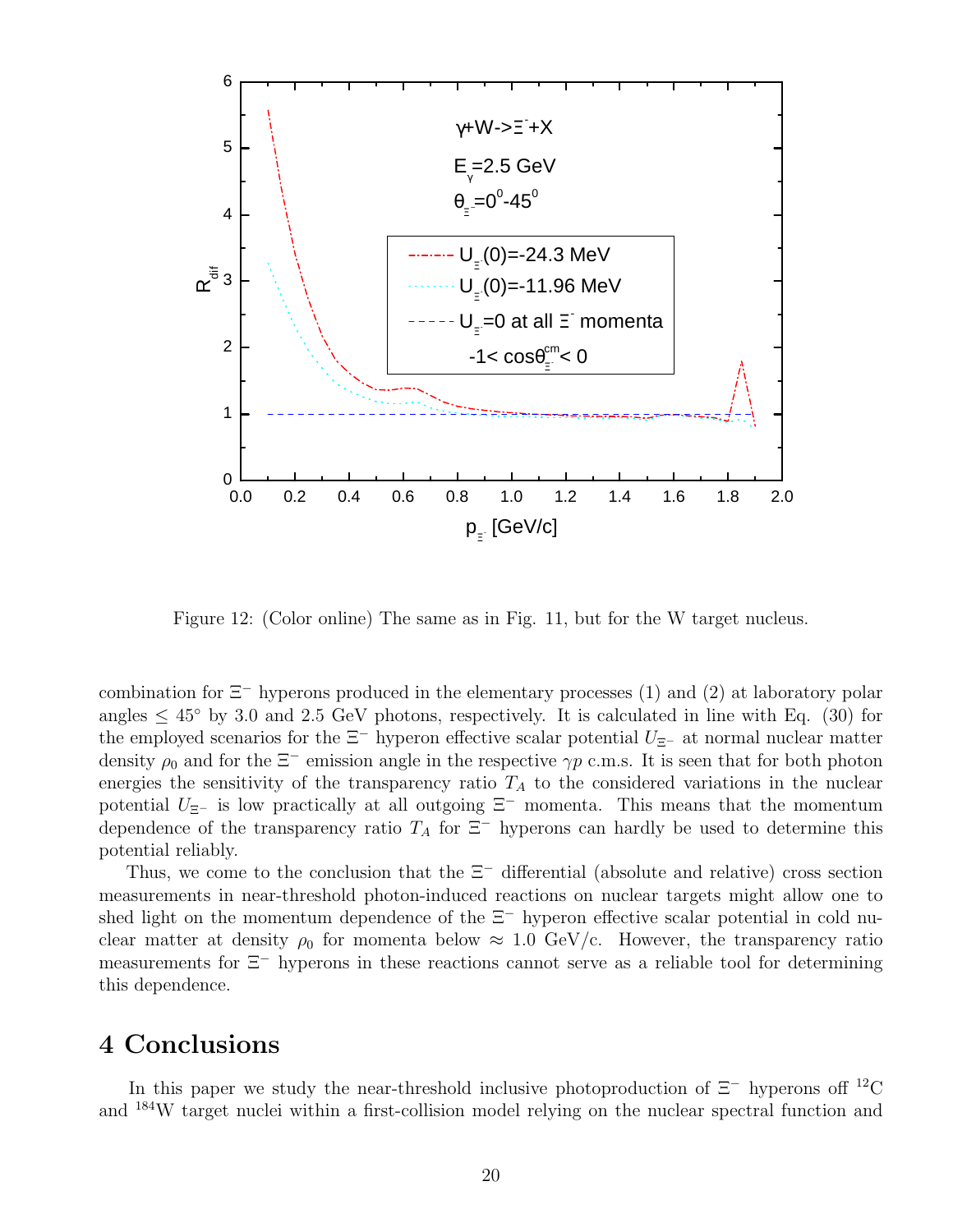

Figure 13: (Color online) Transparency ratio  $T_A$  as a function of the  $\Xi^-$  hyperon momentum for combination  $184 \text{W}/12 \text{C}$  as well as for the  $\Xi^-$  laboratory polar angular range of  $0°-45°$ , for an incident photon energy of 3.0 GeV, calculated for two different momentum dependences of the  $\Xi^$ hyperon effective scalar potential  $U_{\Xi^-}$  at density  $\rho_0$  with the values  $U_{\Xi^-}(0) = -24.3$  MeV and  $U_{\Xi^-}(0) = -11.96$  MeV and presented in Fig. 1 as well as for zero potential at all  $\Xi^-$  momenta, requiring that the Ξ<sup>−</sup> hyperons go backwards in the center-of-mass system of the incident photon beam and a target nucleon at rest.

including incoherent  $\Xi^-$  production in direct elementary  $\gamma p \to K^+ K^+ \Xi^-$  and  $\gamma n \to K^+ K^0 \Xi^$ processes. The model takes into account the impact of the nuclear effective scalar  $K^+$ ,  $K^0$ ,  $\Xi^$ and their Coulomb potentials on these processes as well as the absorption of final  $\Xi^-$  hyperons in nuclear matter, the binding of intranuclear nucleons and their Fermi motion. We calculate the absolute differential cross sections and their ratios for the production of Ξ<sup>−</sup> hyperons off these nuclei at laboratory polar angles  $\leq 45^{\circ}$  by photons with energies of 2.5 and 3.0 GeV, with and without imposing the phase space constraints on the  $\Xi^-$  emission angle in the respective  $\gamma p$  center-of-mass system. We also calculate the momentum dependence of the transparency ratio for  $\Xi$ <sup>-</sup> hyperons for the <sup>184</sup>W/<sup>12</sup>C combination at these photon energies. We show that the  $\Xi^-$  momentum distributions (absolute and relative) at the adopted initial photon energies possess a definite sensitivity to the considered changes in the scalar  $\Xi^-$  nuclear mean-field potential at saturation density  $\rho_0$ in the low-momentum range of 0.1–0.8 GeV/c. This would permit evaluating the  $\Xi^-$  potential in this momentum range experimentally. We also demonstrate that the momentum dependence of the transparency ratio for Ξ<sup>−</sup> hyperons for both photon energies can hardly be used to determine this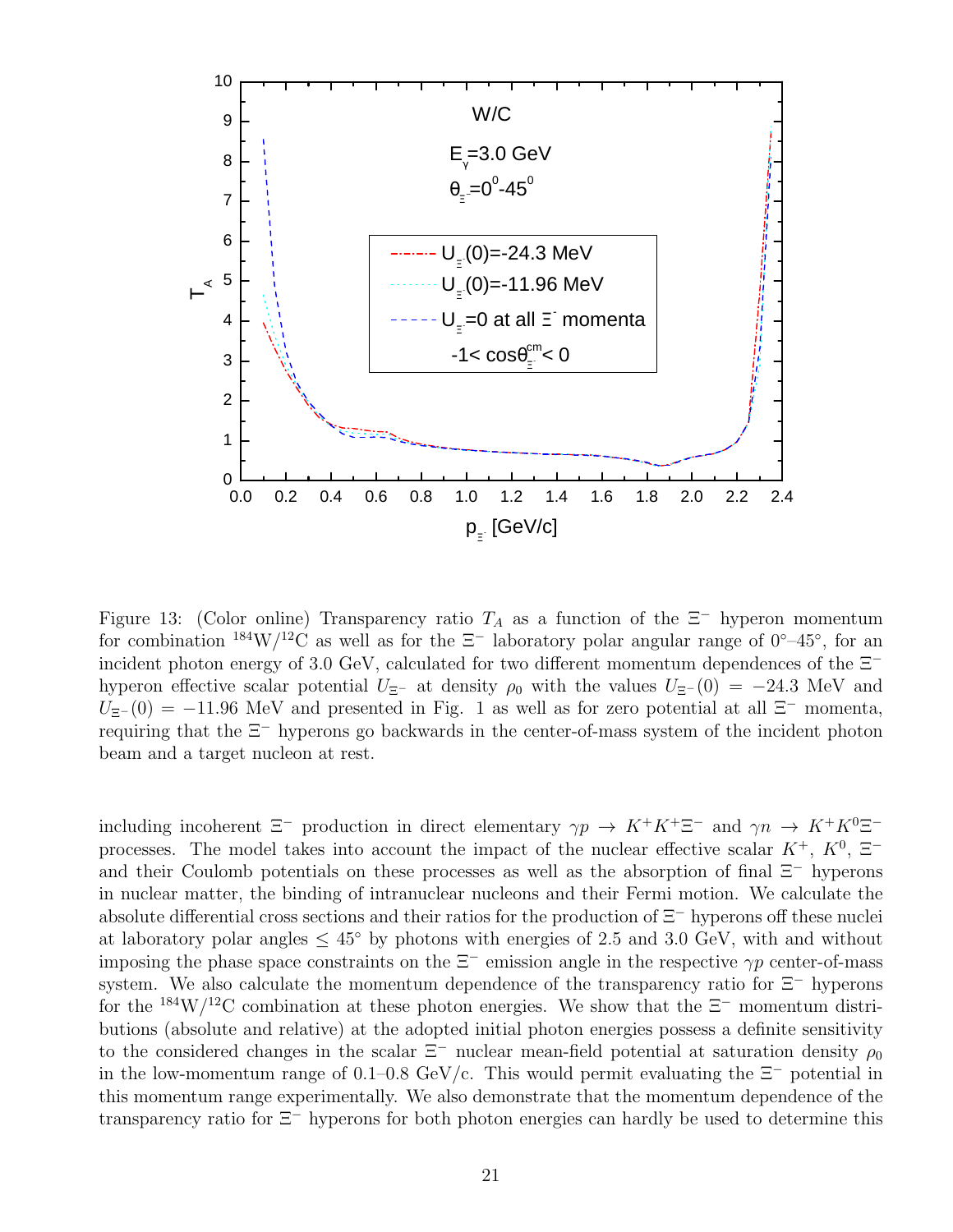

Figure 14: (Color online) The same as in Fig. 13, but for the initial photon energy of 2.5 GeV.

potential reliably. Therefore, the precise measurements of the differential cross sections (absolute and relative) for inclusive Ξ<sup>−</sup> hyperon photoproduction on nuclei near threshold in a dedicated experiment at the CEBAF facility will provide valuable information on the Ξ<sup>−</sup> in-medium properties, which will be supplementary to that inferred from studying of the  $(K<sup>-</sup>, K<sup>+</sup>)$  reactions at initial momenta of  $1.6-1.8 \text{ GeV/c}.$ 

### References

- [1] E. Friedman and A. Gal, Phys. Rep. 452, 89 (2007); [arXiv:0705.3965](http://arxiv.org/abs/0705.3965) [nucl-th]. A. Gal, E. V. Hungerford and D. J. Millener, Rev. Mod. Phys. 88, 035004 (2016); [arXiv:1605.00557](http://arxiv.org/abs/1605.00557) [nucl-th].
- [2] G.-C. Yong *et al.*, Phys. Lett. B **820**, 136521 (2021); [arXiv:2105.10284](http://arxiv.org/abs/2105.10284) [nucl-th]. M. S. Abdallah et al. (STAR Collaboration)[,arXiv:2108.00924](http://arxiv.org/abs/2108.00924) [nucl-ex].
- [3] T. Hatsuda et al., Nucl. Phys. A 967, 856 (2017); [arXiv:1704.05225](http://arxiv.org/abs/1704.05225) [nucl-th]. K. Sasaki et al. (HAL QCD Collaboration), Nucl. Phys. A 998, 121737 (2020);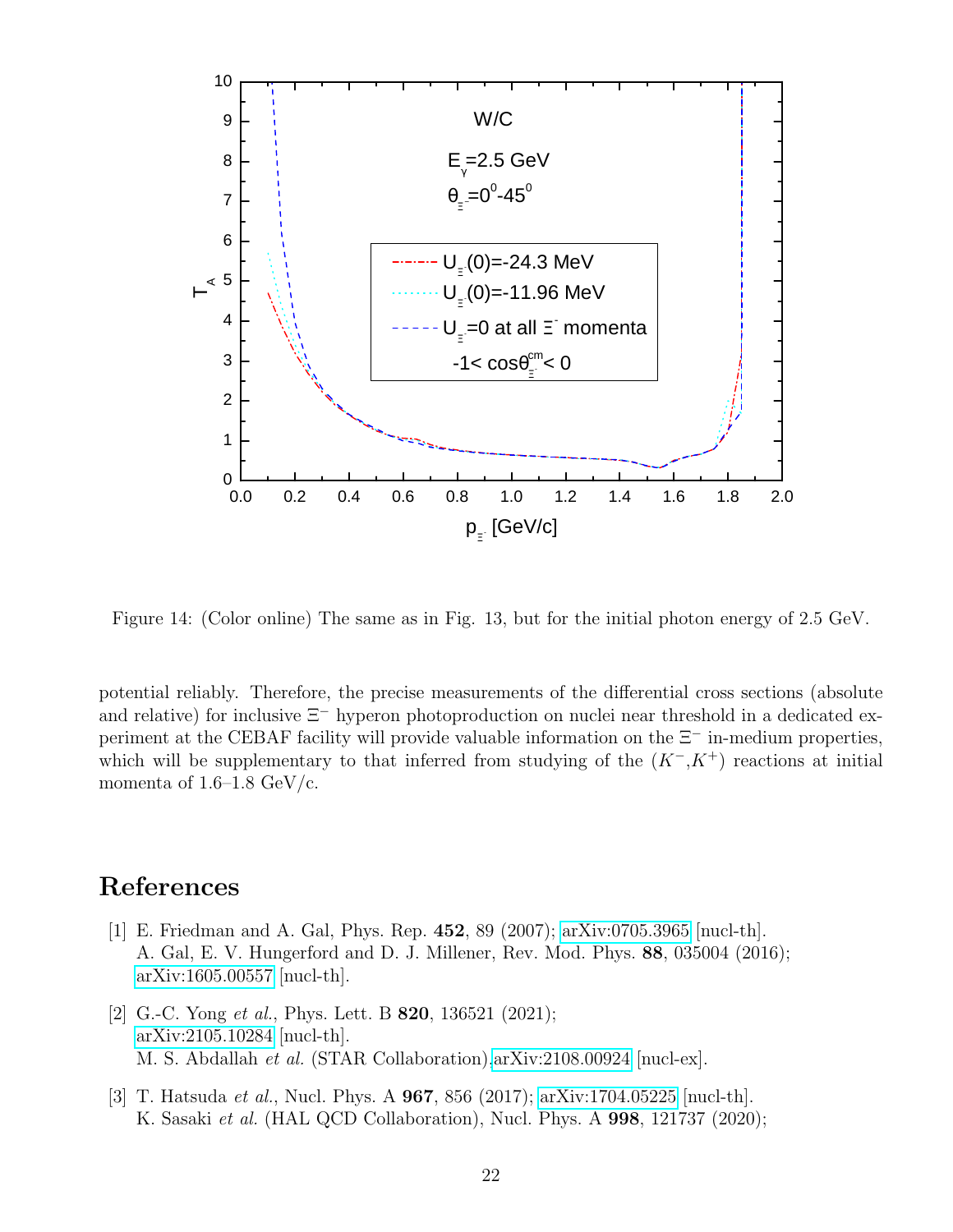[arXiv:1912.08630](http://arxiv.org/abs/1912.08630) [hep-lat]. K. Sasaki et al. (HAL QCD Collaboration), EPJ Web Conf. 175, 05010 (2018).

- [4] C. B. Dover and A. Gal, Annals of Phys. **146**, 309 (1983). S. Aoki et al., Phys. Lett. B 355, 45 (1995).
- [5] K. Nakazawa *et al.*, Prog. Theor. Exp. Phys. **2015**, 033D02 (2015).
- [6] S. H. Hayakawa et al. (J-PARC E07 Collaboration), Phys. Rev. Lett. 126, 062501 (2021); [arXiv:2010.14317](http://arxiv.org/abs/2010.14317) [nucl-ex].
- [7] M. Yoshimoto et al., PTEP 2021 (7), 073D02 (2021); [arXiv:2103.08793](http://arxiv.org/abs/2103.08793) [nucl-ex].
- [8] J. Hu, H. Shen and Y. Zhang, [arXiv:2104.13567](http://arxiv.org/abs/2104.13567) [nucl-th].
- [9] E. Friedman and A. Gal, Phys. Lett. B 820, 136555 (2021); [arXiv:2104.00421](http://arxiv.org/abs/2104.00421) [nucl-th].
- [10] T. Fukuda et al., Phys. Rev. C 58, 1306 (1998).
- [11] P. Khaustov *et al.*, Phys. Rev. C **61**, 054603 (2000); [arXiv:nucl-ex/9912007.](http://arxiv.org/abs/nucl-ex/9912007)
- [12] T. Iijima *et al.*, Nucl. Phys. A **546**, 588 (1992).
- [13] T. Nagae et al. (J-PARC E05 Collaboration), PoS INPC 2016, 038 (2017); AIP Conf. Proc. 2130, 020015 (2019).
- [14] T. Tamagawa, Ph.D. Thesis, University of Tokyo (unpublished) (2000).
- [15] H. Maekawa *et al.*,  $arXiv:0704.3929$  [nucl-th].
- [16] H. Maekawa, K. Tsubakihara and A. Ohnishi, Eur. Phys. J. A  $33$ , 269 (2007); [arXiv:nucl-th/0701066.](http://arxiv.org/abs/nucl-th/0701066)
- [17] T. Harada and Y. Hirabayashi, Phys. Rev. C 103, 024605 (2021); [arXiv:2101.00855](http://arxiv.org/abs/2101.00855) [nucl-th].
- [18] J. Hu and H. Shen, Phys. Rev. C 96, 054304 (2017); [arXiv:1710.08613](http://arxiv.org/abs/1710.08613) [nucl-th].
- [19] E. Hiyama et al., Phys. Rev. C 78, 054316 (2008); [arXiv:0811.3156](http://arxiv.org/abs/0811.3156) [nucl-th].
- [20] Y. Jin, X.-R. Zhou, Yi-Yu. Cheng and H.-J. Schulze, Eur. Phys. J. A 56, 135 (2020); [arXiv:1910.05884](http://arxiv.org/abs/1910.05884) [nucl-th].
- [21] T. Miyatsu and K. Saito, Prog. Theor. Phys. 122, 1035 (2009); [arXiv:0903.1893](http://arxiv.org/abs/0903.1893) [nucl-th].
- [22] M. Kohno and Y. Fujiwara, Phys. Rev. C 79, 054318 (2009); [arXiv:0904.0517](http://arxiv.org/abs/0904.0517) [nucl-th].
- [23] M. Kohno, Phys. Rev. C 81, 014003 (2010); [arXiv:0912.4330](http://arxiv.org/abs/0912.4330) [nucl-th].
- [24] M. Kohno, Phys. Rev. C 100, 024313 (2019); [arXiv:1908.01934](http://arxiv.org/abs/1908.01934) [nucl-th].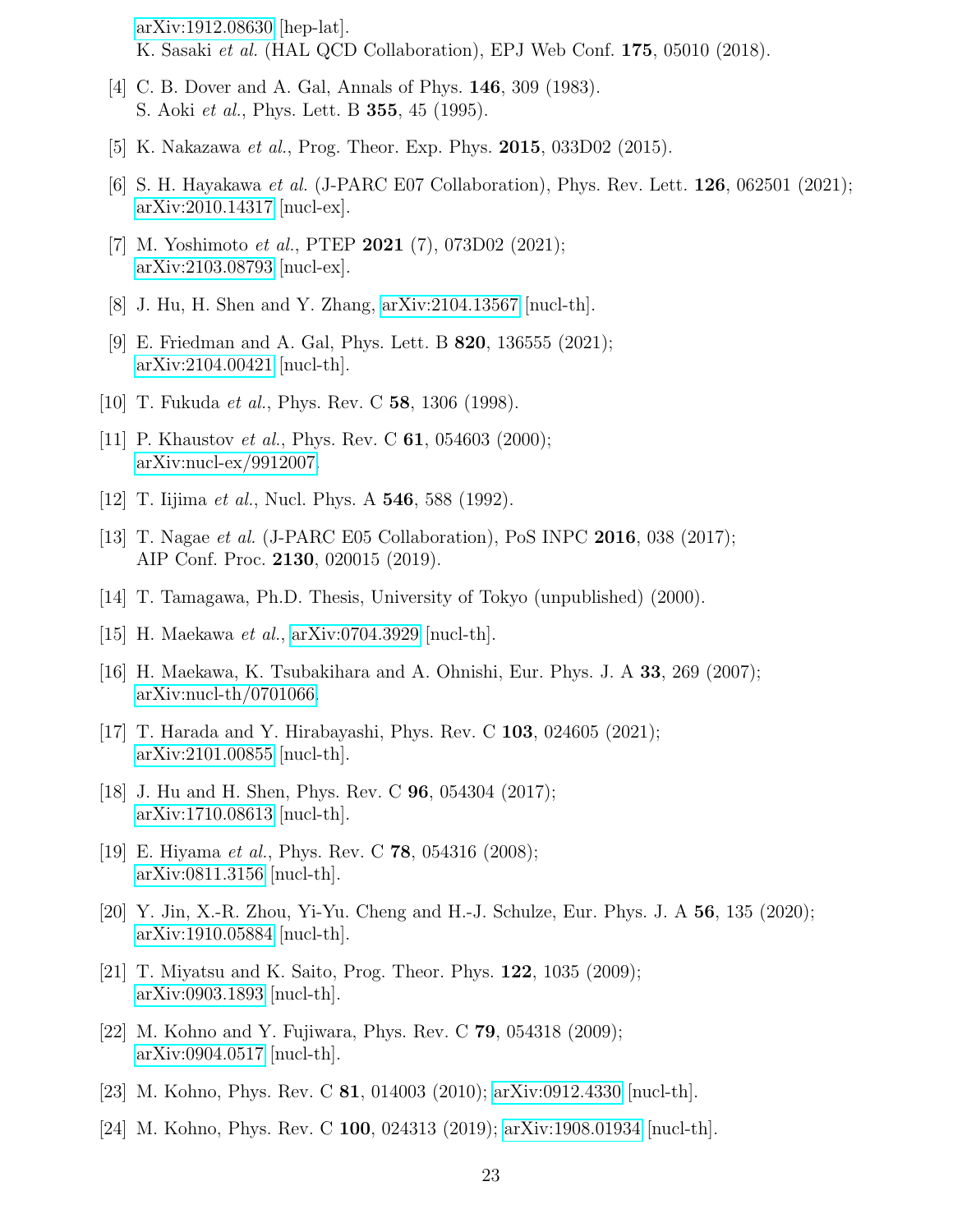- [25] T. Gaitanos and A. Chorozidou, Nucl. Phys. A 1008, 122153 (2021); [arXiv:2101.08470](http://arxiv.org/abs/2101.08470) [nucl-th].
- [26] T. Inoue (for HAL QCD Collaboration), AIP Conf. Proc. 2130, no.1, 020002 (2019); [arXiv:1809.08932](http://arxiv.org/abs/1809.08932) [hep-lat].
- [27] T. Inoue (for HAL QCD Collaboration),  $PoS$  INPC 2016, 277 (2016); [arXiv:1612.08399](http://arxiv.org/abs/1612.08399) [hep-lat].
- [28] J. Haidenbauer and U.- G. Meissner, Eur. Phys. J. A 55, 23 (2019); [arXiv:1810.04883](http://arxiv.org/abs/1810.04883) [nucl-th].
- [29] J. Haidenbauer, U.- G. Meissner, and S. Petschauer, Nucl. Phys. A 954, 273 (2016); [arXiv:1511.05859](http://arxiv.org/abs/1511.05859) [nucl-th].
- [30] M. M. Nagels, Th. A. Rijken, and Y. Yamamoto, [arXiv:1504.02634](http://arxiv.org/abs/1504.02634) [nucl-th].
- [31] H. Polinder, J. Haidenbauer, and U.-G. Meissner, Phys. Lett. B 653, 29 (2007); [arXiv:0705.3753](http://arxiv.org/abs/0705.3753) [nucl-th].
- [32] H. Ohnishi, F. Sakuma, and T. Takahashi, Prog. Part. Nucl. Phys. 113, 103773 (2020); [arXiv:1912.02380](http://arxiv.org/abs/1912.02380) [nucl-ex].
- [33] E. Ya. Paryev, Nucl. Phys. A 1013, 122222 (2021); [arXiv:2106.00353](http://arxiv.org/abs/2106.00353) [nucl-th].
- [34] J. W. Price *et al.* (CLAS Collaboration), Phys. Rev. C **71**, 058201 (2005); [arXiv:nucl-ex/0409030.](http://arxiv.org/abs/nucl-ex/0409030)
- [35] L. Guo *et al.* (CLAS Collaboration), Phys. Rev. C  $76$ , 025208 (2007); [arXiv:nucl-ex/0702027.](http://arxiv.org/abs/nucl-ex/0702027)
- [36] J. T. Goetz *et al.* (CLAS Collaboration), Phys. Rev. C **98**, 062201 (2018); [arXiv:1809.00074](http://arxiv.org/abs/1809.00074) [nucl-ex].
- [37] A. Ernst and the GlueX Collaboration, AIP Conf. Proc. 2249, 030041 (2020).
- [38] E. Ya. Paryev, M. Hartmann and Yu. T. Kiselev, J. Phys. G: Nucl. Part. Phys. 42, 075107 (2015); [arXiv:1505.01992](http://arxiv.org/abs/1505.01992) [nucl-th].
- [39] E. Ya. Paryev, Eur. Phys. J. A 9, 521 (2000).
- [40] V. Metag, M. Nanova, and E. Ya. Paryev, Prog. Part. Nucl. Phys. 97, 199 (2017); [arXiv:1706.09654](http://arxiv.org/abs/1706.09654) [nucl-ex].
- [41] K. Tsushima *et al.*, Phys. Lett. B **429**, 239 (1998).
- [42] E. Ya. Paryev, M. Hartmann and Yu. T. Kiselev, Chinese Physics C, Vol.41, No.12, 124108 (2017); [arXiv:1612.02767](http://arxiv.org/abs/1612.02767) [nucl-th].
- [43] F. Li, L.-W. Chen, C. M. Ko and S. H. Lee, Phys. Rev. C 85, 064902 (2012); [arXiv:1204.1327](http://arxiv.org/abs/1204.1327) [nucl-th].
- [44] G. Q. Li and C. M. Ko, Phys. Rev. C 54, 1897 (1996); [arXiv:nucl-th/9608049.](http://arxiv.org/abs/nucl-th/9608049)
- [45] Z. Q. Feng, Phys. Rev. C 101, 064601 (2020); [arXiv:2006.02247](http://arxiv.org/abs/2006.02247) [nucl-th].
- [46] C.-H. Lee et al., Phys. Lett. B 412, 235 (1997); [arXiv:nucl-th/9705012.](http://arxiv.org/abs/nucl-th/9705012)